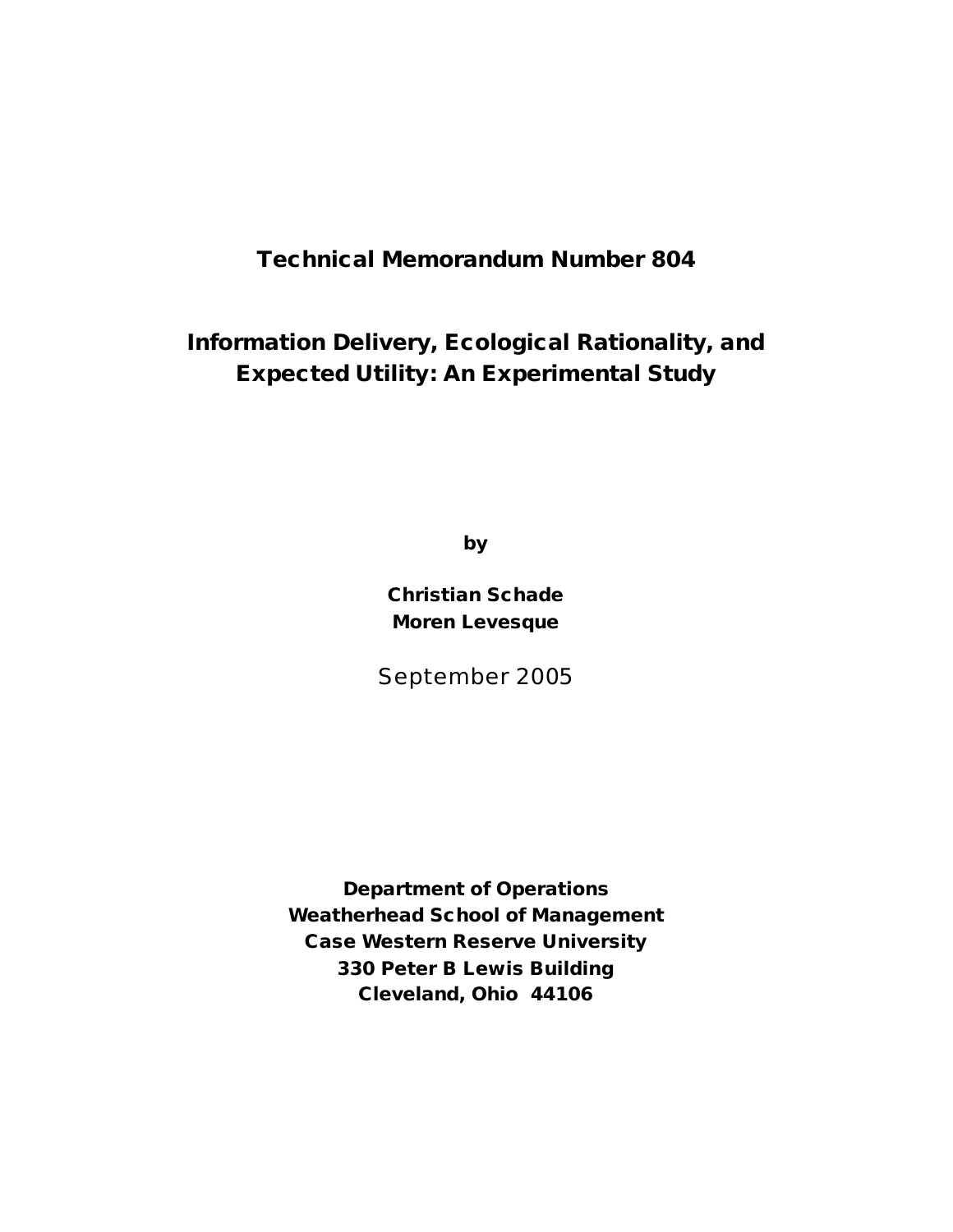# **Information Delivery, Ecological Rationality, and Expected Utility: An Experimental Study**

CHRISTIAN SCHADE

Institute for Entrepreneurial Studies and Innovation Management School of Business and Economics Humboldt-Universität zu Berlin 10178 Berlin, Germany Tel.: +49-30-2093-5904 Fax: +49-30-2093-5918 schade@wiwi.hu-berlin.de

> MOREN LEVESQUE Weatherhead School of Management Case Western Reserve University Cleveland, OH 44106-7235 Tel.: 216-368-2117 Fax: 216-368-4785 moren.levesque@case.edu

Moren Lévesque gratefully acknowledges financial supports from the Haniel Foundation Guest Professorship at Humboldt-Universität zu Berlin and from the Weatherhead School of Management at Case Western Reserve University. For their helpful comments, the authors thank the participants of the Marketing Seminar Series, Institute of Marketing, University of Cologne and of the Haniel Seminar Series, School of Business and Economics, Humboldt-Universität zu Berlin. The authors also thank Andreas Schröder for extending to risk-loving behavior the approach used and Daniel Malter for the programming of the computerized experiment.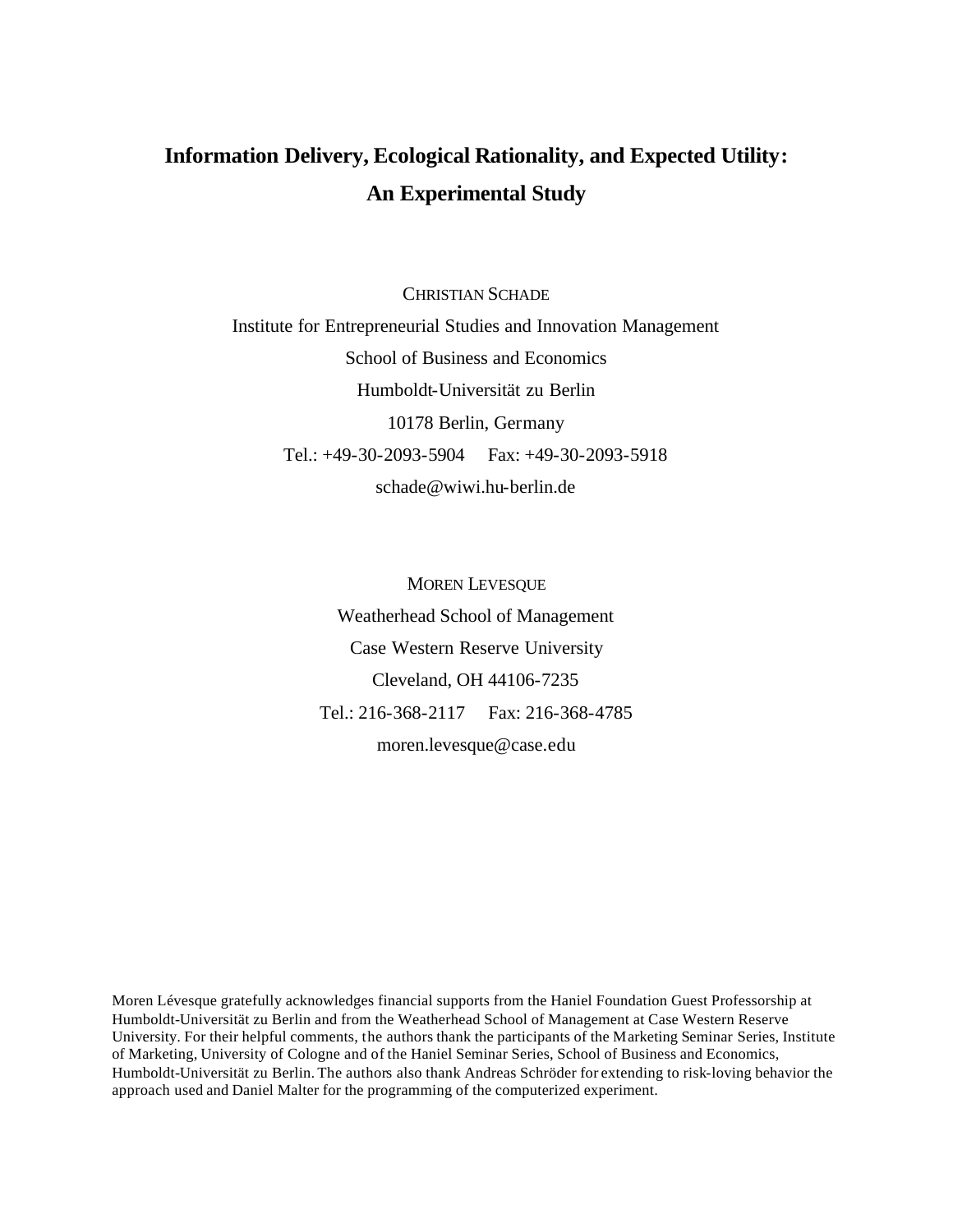# **Information Delivery, Ecological Rationality, and Expected Utility: An Experimental Study**

Information abundance is atypical in most everyday decisions. Scholars in psychology suggest that, even when only limited information is available, the use of simple heuristics may lead individuals to unexpectedly high performance. We then ask, when information is abundant, do individuals perform as well as when information is limited but delivered in a customary manner? In a sequential decision context, we investigate whether individuals use simple heuristics likely to result in information waste. We present theoretical and empirical analyses that compare individuals' performance in terms of expected utilities in four different information treatments. In a laboratory experiment, each respondent selected a time at which to enter a market based on information on product development funding. Respondents who were administered limited information and had to make a decision on a per-period basis performed as well as those who were administered all information before making a final decision. We offer statistical evidence for the use of a heuristic that only detects local optima, which is consistent with ecological rationality whereby individuals adapt to an environment of limited information that can only allow them to search for such optima. A discussion of research limitations and their potential for future research completes this article .

*Keywords*: Information Delivery, Ecological Rationality, Expected Utility, Decision Making, Economics Experiment.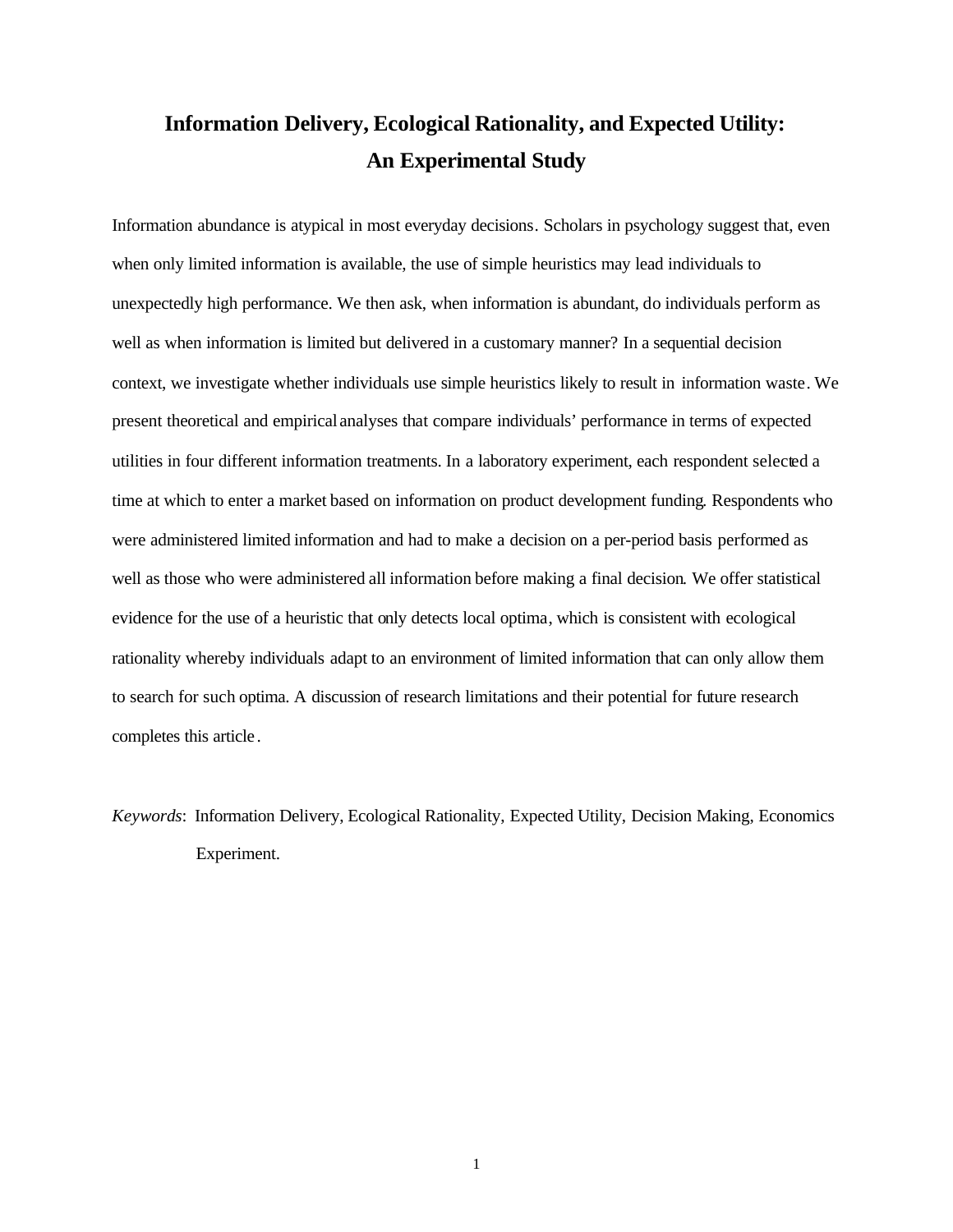## **1. Introduction**

"*People follow rules without being able to articulate them, but they can be discovered*." – *Vernon L. Smith* (2003: 470)

Individuals are boundedly rational and, as a result, most do not formally optimize. Instead, they use simple heuristics or rules of thumb that are typically adapted to humans' environment and can be successful in delivering rewards close to optimality (e.g. Kleinmuntz 1985, Simon 1990, Gigerenzer and Goldstein 1996, Gigerenzer et al. 1999, Goldstein and Gigerenzer 1999, Todd 1999, Dudey and Todd 2001). Gigerenzer et al. (1999) suggest that "[a] heuristic is ecologically rational to the degree that it is adapted to the structure of an environment […]. Thus, simple heuristics and environmental structure can both work hand in hand to provide a realistic alternative to the ideal of optimization" (p. 13). Dudey and Todd (2001) refer to ecological rationality as the "decision mechanisms that are matched (that is, adapted) to the particular structure of information in the environments in which they are applied" (p. 197). From the perspective of ecological rationa lity, we wish to study how the amount and delivery method of information affect individuals' decisions.

The question of how individuals cope with information in their decision process is central to all sequential decision situations. Examples include buying a house, selling a used car, selecting a candidate for a job, or selecting a time for product introduction to market. In these examples, we argue, acquiring costly information may often be inefficient. Indeed, from ecological rationality, individuals lack appropriate heuristics to be used in environments that offer an abundance of information because such environments are rarely encountered and, as a result, the heuristics they possess to make decisions are expected to only perform well in environments of limited information.<sup>1</sup> Therefore, in this paper, our key hypothesis is that individuals are likely to perform as well when surrounded by limited information, but this information is delivered in a customary manner, as compared to when information is abundant, which is atypical in most everyday decisions.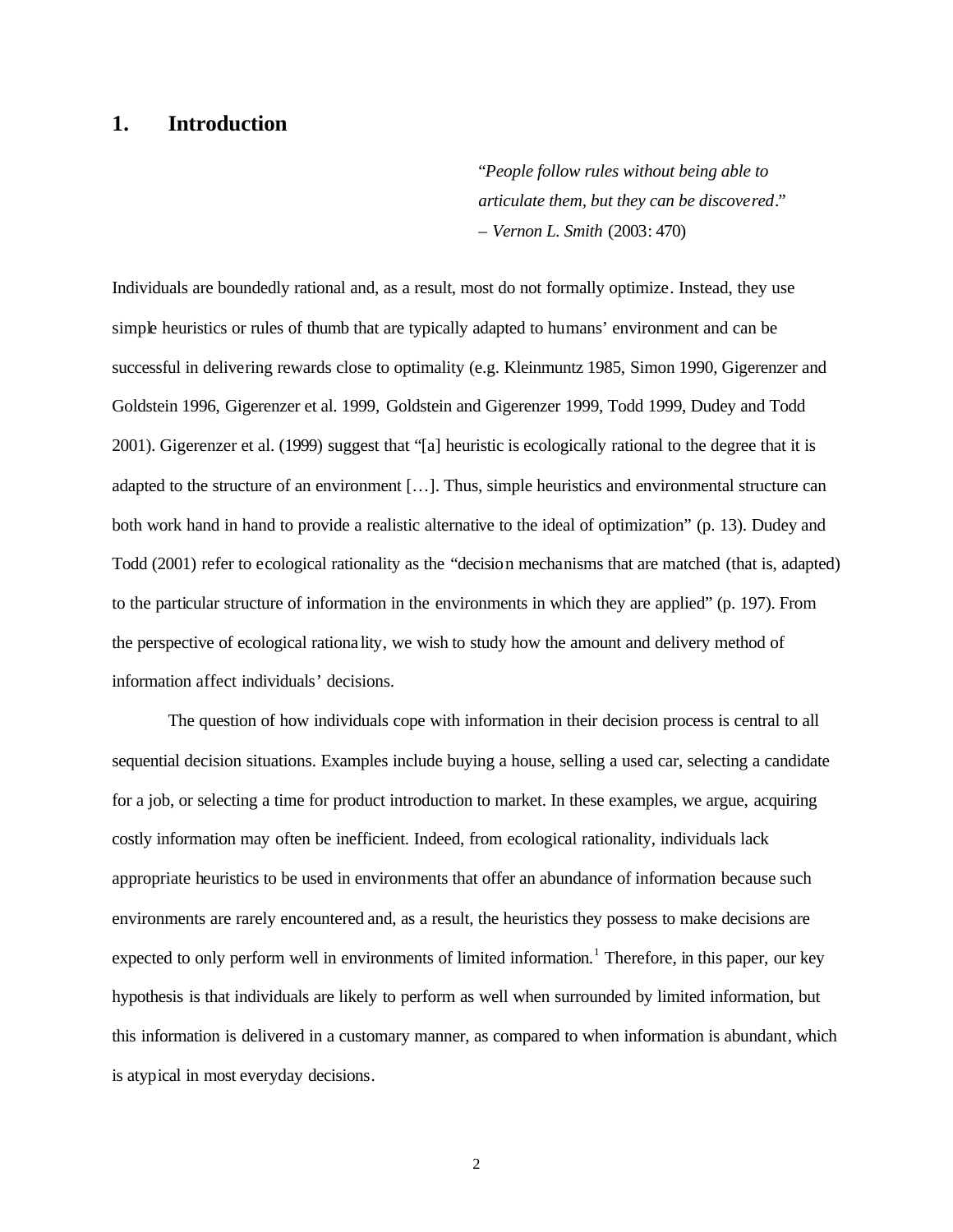This hypothesis is theoretically and experimentally investigated in an uncertain context where an individual must select a time at which to enter a marketwith a new product and information is acquired over time on the amounts of potential funding for product development. We conduct a laboratory experiment where we compare individual performances, in terms of expected utilities, among four distinct information treatments differentiated by the completeness of information, the manner in which this information is administered, and the point in time at which a decision must be made. In this experiment, we use real incentives (performance-dependent payments) and measure each respondent's risk propensity.

Gigerenzer and Goldstein (1996) demonstrate via simulations that using simple heuristics to process information may lead to stunning performance. According to Gigerenzer et al. (1999), individuals possess an adaptive toolbox that contains "fast and frugal" heuristics that are well-adapted to the decision situation at hand. These heuristics require little information and minimal cognitive effort. This view on heuristics seems, however, in contrast with Tversky and Kahneman (1974) who concentrate on the mistakes individuals make when applying simple heuristics. Our findings allow us to reconcile these differing views on heuristics for two determinants of heuristic performance, namely the amount and delivery method of information. Specifically, we find that respondents who were administered large amounts of information perform neither worse nor better than those who were administered less information and had to make a time-to-market decision on a per-period basis. In fact, our respondents appear to have used a simple heuristic that can only detect local optima. We offer evidence for the use of a similar heuristic for treatments where either information is limited or abundant, but this heuristic does not perform well for the latter treatment. Consequently, in Gigerenzer et al. (1999) terms, the toolbox containing fast and frugal heuristics is well-equipped for decisions with limited information. However, because of their unfamiliarity with treatments that offer an abundance of information, individuals appear to lack appropriate tools to handle these treatments.

Our work also complements previous experimental work on sequential choice behavior. Rapoport and Tversky (1970) compared normative predictions for different search tasks where each intensively studied respondent had to select to stop or continue the search. Their normative and experimental decision

3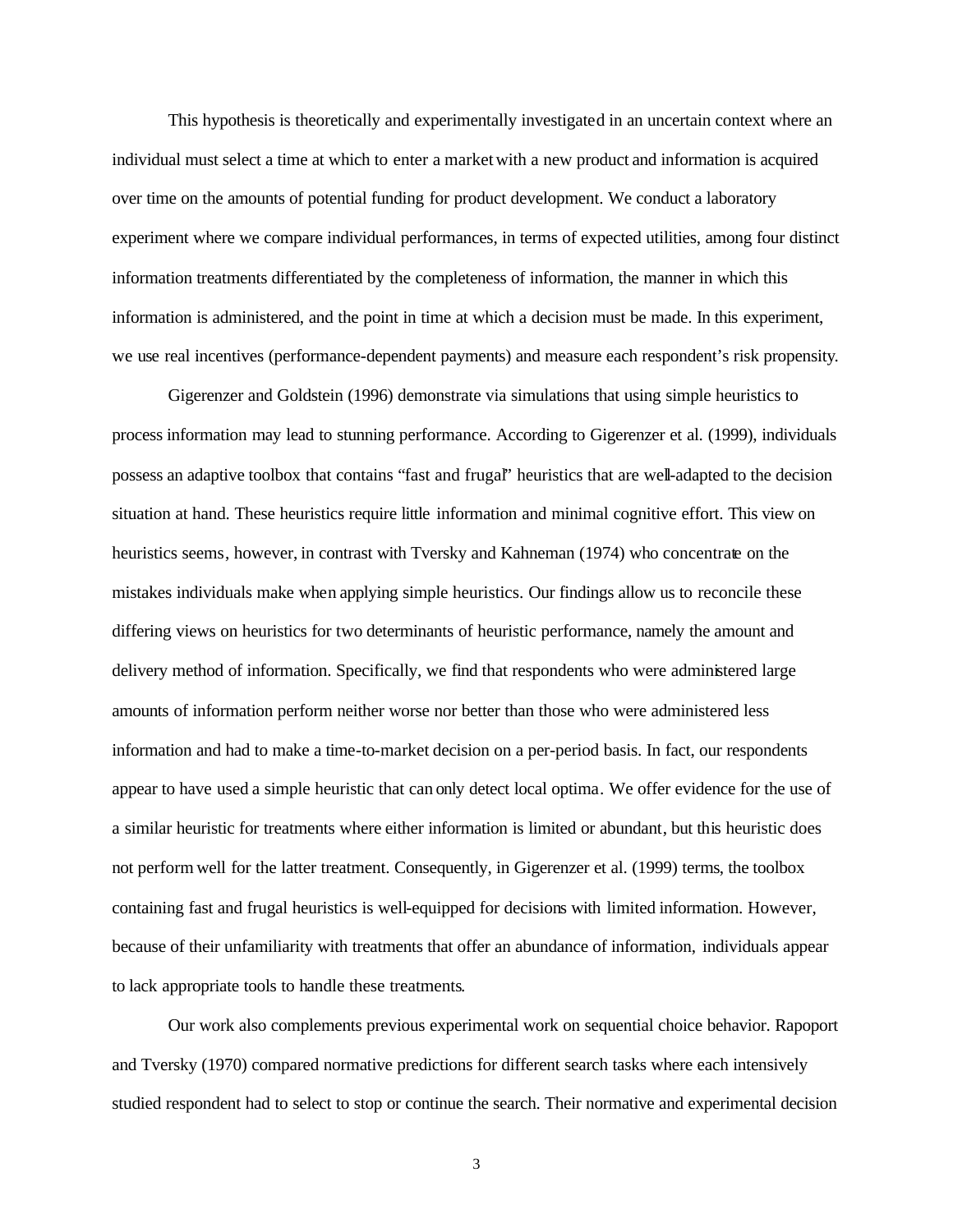frameworks were based on search with and without recall (i.e. respondents cannot go back to a previously encountered alternative). They observed that respondents' reactions were often in tune with normative expectations, and when respondents deviated they were likely to stop the search too early. More recently, Seale and Rapoport (1997) conducted a study on sequential decision making where sequential information to respondents was limited to the rank of the various alternatives. They, as we, also observed a tendency for the search to stop too early. We choose to alter the decision framework of Rapoport and Tversky (1970) by suggesting a different payoff function that reflects our time-to-market context. This allows us to make a stronger case for information processing difficulties by offering a sequential decision context that approaches the complexities of reality. As a result, we are able to offer a step toward external validity testing by verifying the applicability of their findings on other decision situations. Moreover, we transform our respondents' payoffs into utilities in order to accommodate for the effect of risk preference.

The next section presents the time-to-market context used for the theoretical and experimental analyses and, as a result, used to evaluate expected utilities. Then, we articulate the four information treatments and our key hypothesis based on an ecological rationality perspective. Section §4 expounds the design of the experiment. Section §5 spells out the findings which allow us to test our key hypothesis, offers an interpretation of these findings, and offers insights on the respondents' selection process. Section §6 presents a discussion of research limitations and suggests directions for extending this line of research.

## **2. Decisional Context and Expected Utilities**

As a basis for our experimental investigation, imagine an individual with an innovative idea for a product who aims at making profit in the process of starting a new firm based on this product. The new firm's expected total revenue depends on product quality and market development – measured by the level of competition – once the product is released. Product quality changes as a result of funding invested in product development, where the higher the funding, the better the product quality and the larger the expected total revenue. We note that higher quality may lead to lower expected total revenue, as the demand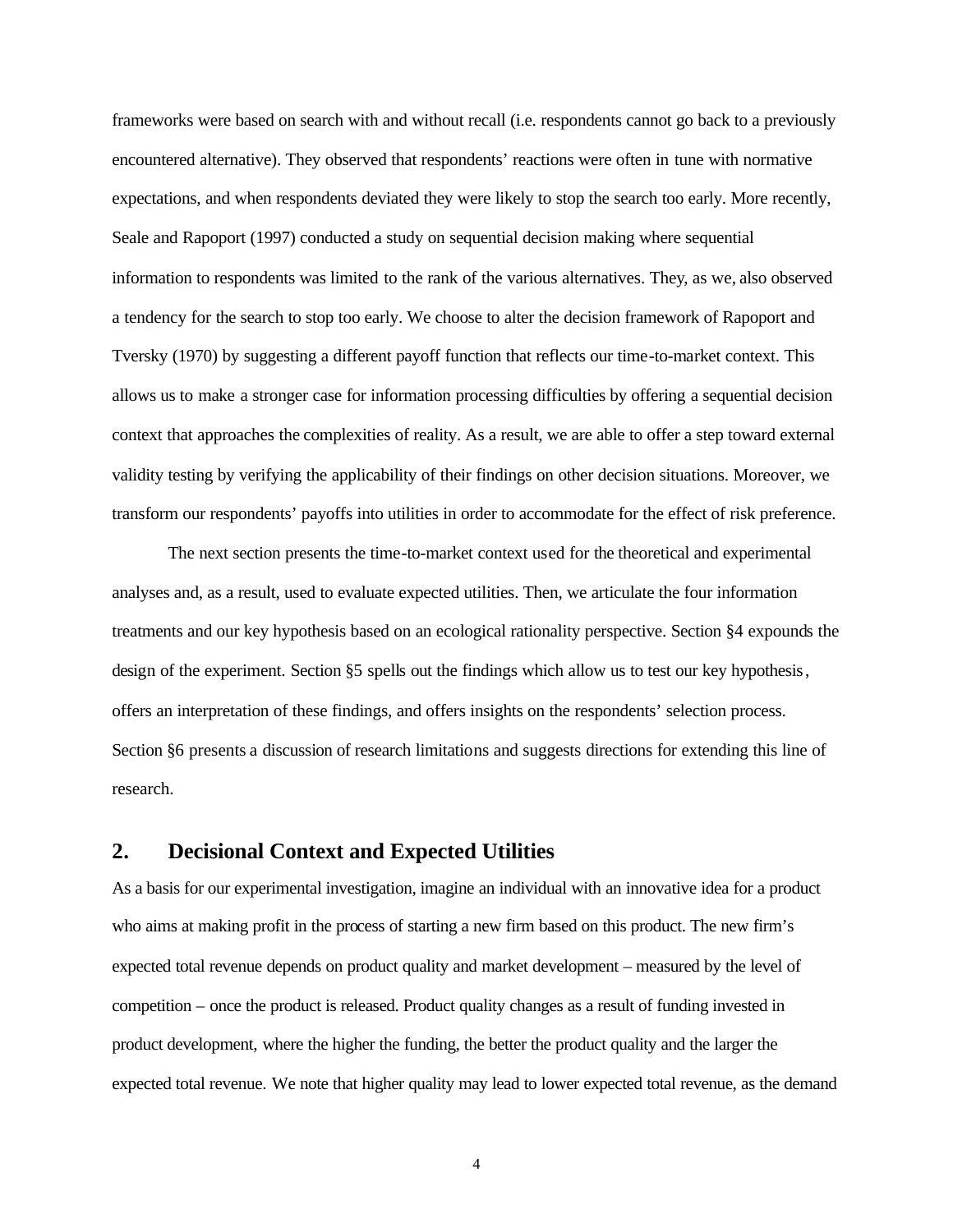for the product may diminish due to higher pricing. However, for the benefit of experimental analysis where complexity has to be limited, we abstract from the demand function in our decision framework.

The relationship between level of competition and expected total revenue for the new firm is such that the higher the former, the smaller the latter. The firm must thus compare over time the gain from further developing the product at a cost – and so achieve a better product quality – to the loss from an increase in competition. It is assumed that the product does not deteriorate over time, and so each dollar invested in development will have a non-negative effect on product quality. Although in most product development activities there is uncertainty in both the outcome from a given amount of investment and the amount of investment available in a given period, we keep our model tractable and limit the complexity of experimental instructions by representing the effect of investment on product quality by a fixed parameter but financing by a random variable.

On any given time period, the state of the new firm is measured by product quality achieved so far, level of competition, and funding to date. Product quality, denoted  $q_t$  at time period  $t$ , changes as a result of funding available in each period. Formally,  $q_{t+1} = q_t + \mathbf{b}Z_{t+1}$  or, equivalently,  $q_{t+1} = q_0 + \mathbf{b}\sum_{i=1}^{t+1}Z_i$ *i=*  $q_{t+1} = q_0 + b \sum_{i=1}^{t+1} Z_i$ 1  $a_1 = q_0 + b \sum Z_i$ . Initial product quality, *q*0, is known and may correspond to the quality reached once the new firm's owner has invested all personal savings in developing the product.  $\bm{b}$  is the incremental quality per dollar invested.  $Z_i$  is the random input of funding at period  $t=i$ .  $Z$ <sub>*is*</sub> are independent identically distributed random variables with a normal probability distribution function  $F_z$  of positive mean  $m_z$  and variance  $\mathbf{s}_z^2$ .

The state of the new firm also depends on its level of competition, denoted  $C_t$  at period  $t$ .  $C_t$  is a random variable with a normal probability distribution function  $F_t$  of positive mean  $m$  and variance  $s_t^2$ , where the mean increases with *t* at an increasing rate while the variance decreases with *t* at a decreasing rate ( $m$  and  $s$ <sup>2</sup> are convex in *t*). Whereas expected competition increases at an increasing rate mirroring the fact that pioneers try to erect market entry barriers with certain market segments that are eventually not accessible for others, variance on competition decreases at a decreasing rate mirroring the fact that a more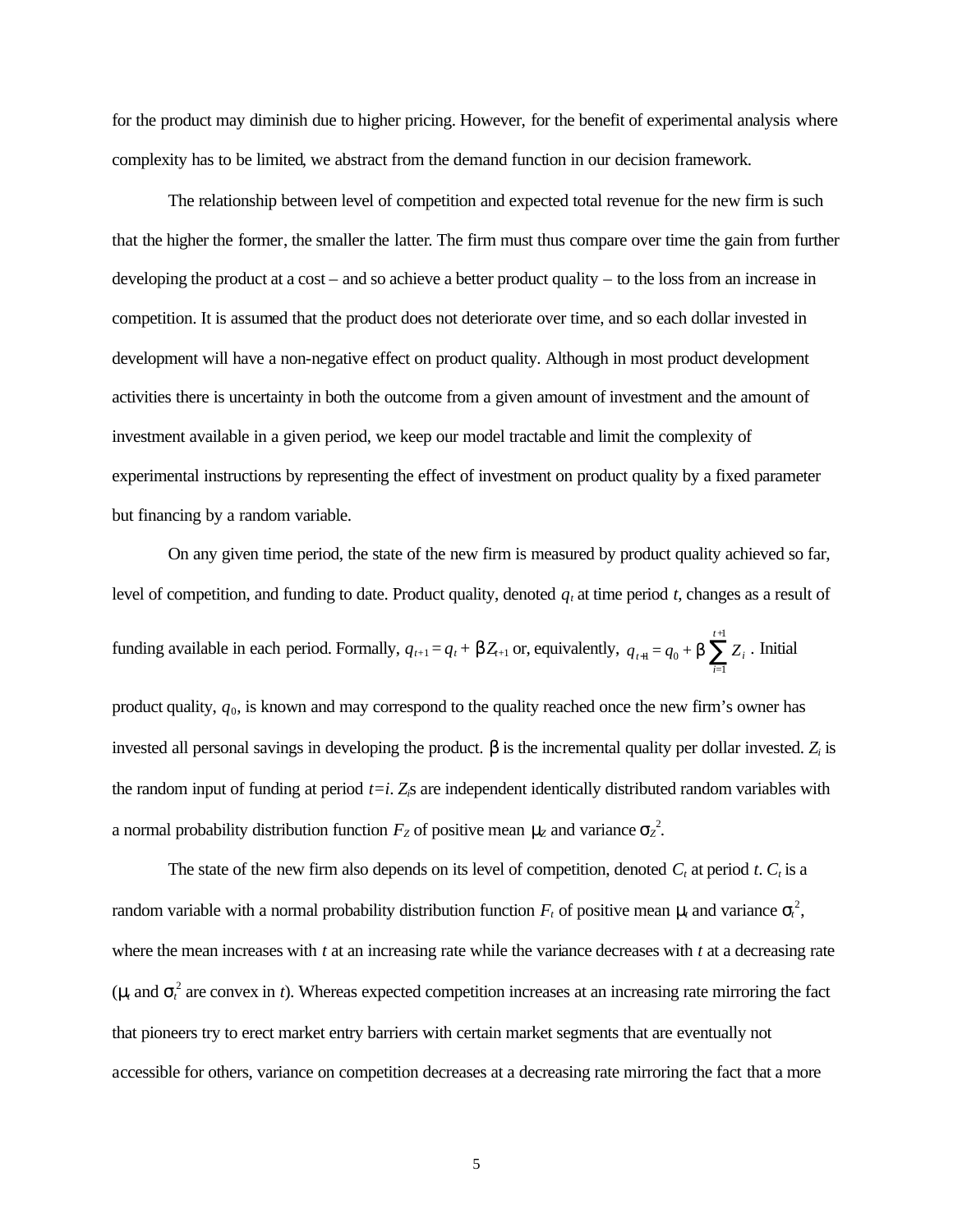saturated market is just less subject to variation in competition as one becomes better at predicting the specific market situation and learn to react better. Under these conditions, the level of competition can diminish due, for instance, to firm failures. However, as its variance diminishes over time, that level is unlikely to drastically fall down – and firms are less likely to fail – as the industry matures. Competition variables *Ct*s are independent of investment variables *Zt*s.

As the firm continues its product development activity at period  $t$ , a random amount of dollars  $Z_t$  is allocated to this activity and product quality  $q_t$  is expected to improve. The firm receives revenue  $R(q_t, C_t)$  if it chooses to stop development at *t*, where  $R(q_t, C_t)$  is the total revenue associated with quality  $q_t$  and competition *C<sup>t</sup>* . Marginal revenue increases with increased quality while it decreases with increased competition:  $a = dR/dq_t > 0$  and  $-b = dR/dC_t < 0$ , respectively. Total non-discounted net profit if product development is terminated at *t*,  $P_t$ , is modeled as total revenue associated with quality  $q_t$  and competition  $C_t$ minus accumulated funding up until *t*, where total revenue is separable in its two components (no discounting is a reasonable assumption for products of relatively short lifecycle). Formally,

$$
P_t = aq_t - bC_t - \sum_{i=1}^t Z_i = aq_0 + (ab - 1)\sum_{i=1}^t Z_i - bC_t,
$$

which is normally distributed at any time period  $t$ , as  $P_t$  is a linear combination of independent normally distributed random variables.

According to Freund (1956), two assumptions are sufficient to equate expected utility maximization with selecting the maximum of  $E(P_t) - (a/2)Var(P_t)$ , where  $a > 0$  reflects the risk aversion level of an individual, *E*(⋅) is the expectation and *Var*(⋅) the variance operators. The first assumption requires that risky outcome *P<sup>t</sup>* (profit) be normally distributed, whereas the second assumption requires that decision makers exhibit constant absolute risk aversion and obey a global exponential utility function  $U(P_t) = -e^{-a P_t}$ . It is straightforward to verify that Freund's approach can be extended to risk-loving behavior where  $a < 0$ .<sup>2</sup> An individual's risk propensity *a* can be calculated from a lottery comparison, which was part of our experiment.<sup>3</sup>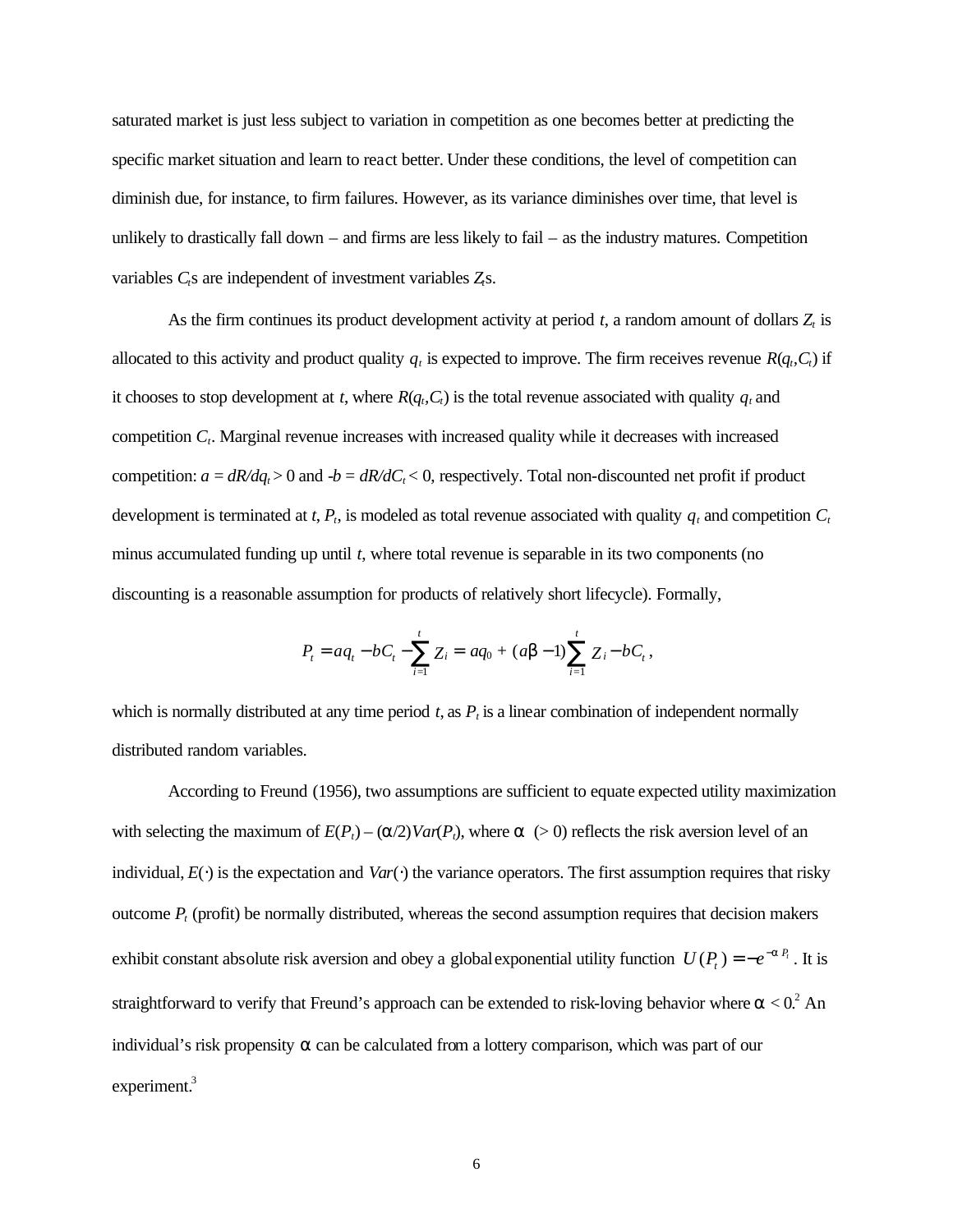Optimal times-to-market and resulting expected utilities are derived for various information treatments, which are differentiated by: the completeness of information on product development funding, which can be in the form of a realization (full) or a probability distribution (partial); the manner in which this information is administered, which can be upfront or sequential; and the point in time at which a time-to-market decision is made, which can be sequential or at the final time period (which represents, e.g., the length of the window of opportunity). For each information treatment we construct a decision rule to be applied by a rational individual. These decision rules are characterized in Appendix A. Because it allows us to complement the experimental literature on sequential decision making, the information treatment where respondents are provided with funding information on a per-period basis and where they must decide each period whether or not to enter a market is of most interest. In this case, a rational respondent is forced to use a simplified decision rule with a myopic property that compares conditional expected utilities from entering now or waiting an additional period.

## **3. Information Treatments and Key Hypothesis**

In the remaining, we focus our attention to the four information treatments that correspond in Table 1 to partial-sequential information (*PSI*) as just described, partial-initial information administered upfront (*PII-U*), full-initial information administered upfront (*FII-U*), and full-initial information administered sequentially (*FII-S*). For all treatments but *PSI*, a time-to-market is selected after all information is known. For *PII-U* basic information on the probability distribution of product development funding is administered. This distribution is given upfront for each time period. For *PSI*, *FII-U* and *FII-S* (simulated) information on an actual outcome of product development funding is provided; these treatments only differ in the presentation and timing at which the information is made available, and on the timing of the decision itself. For *PSI* information on an amount of funding available for additional product development is solely provided for the current period, whereas for the next period only the probability distribution of this amount is known. No information is provided after the next period. For *FII-U* information on funding is available upfront for all possible entry time periods, whereas for *FII-S* that information is presented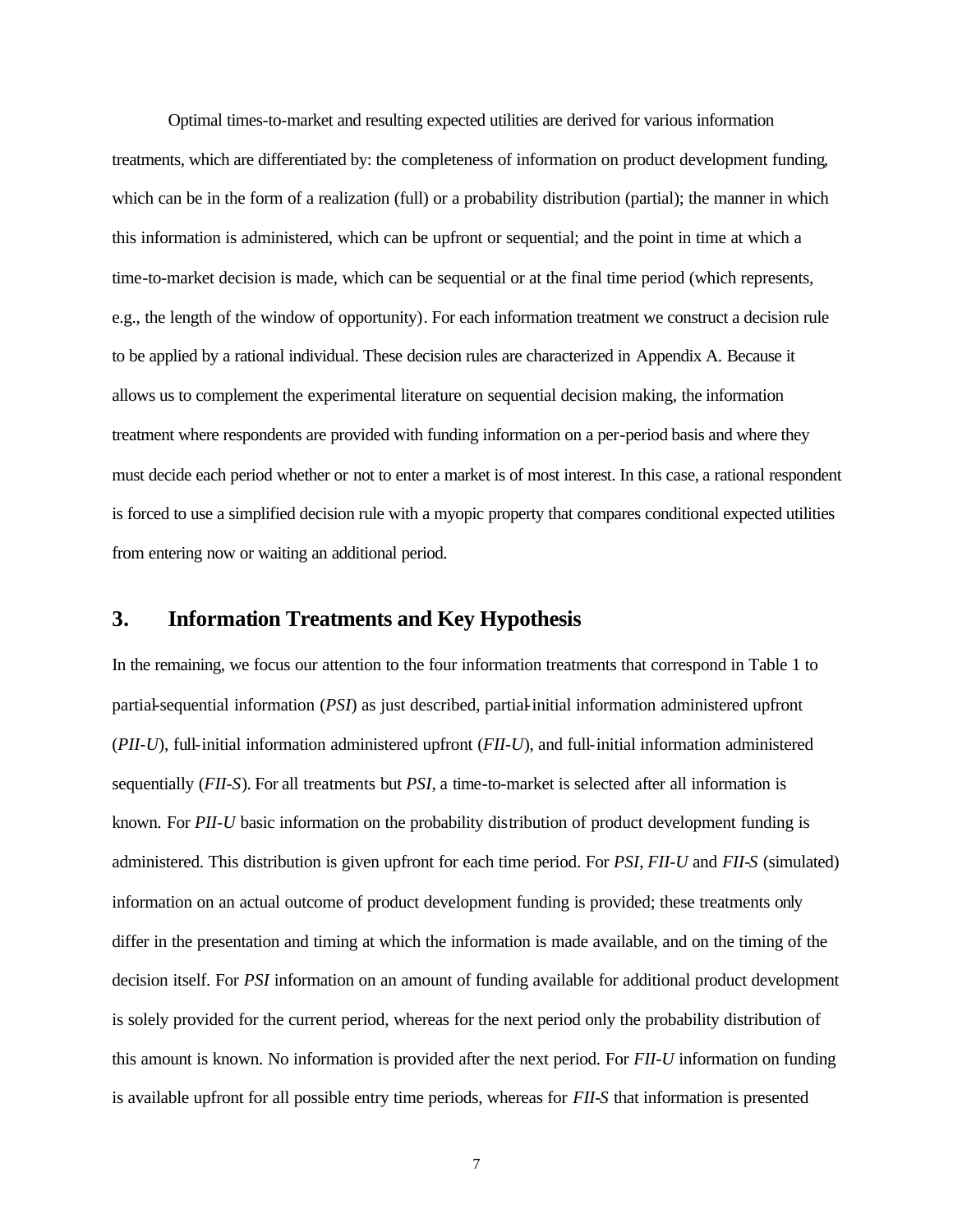sequentially for one additional period at a time. We note that basic information on the probability distribution on the level of competition is also given to keep uncertain the decision environment. Appendix A offers our optimization calculus for each information treatment.<sup>4</sup>

> ………………………………… (Insert Table 1 about here) ………………………………

Our main experimental manipulation is to force a group of respondents (treatment *PSI*) to decide at each new time period whether or not to enter the market with a new product whilst only having information on the current period funding for product development and expectations on that funding for the next period. A rational individual compares expected benefits from entering the market at the current period to that of entering it next period. Waiting one more period is the option to choose when expected benefits from entering in the next period are higher (regardless of what might happen in any subsequent period). Note that, in our experiment, once an individual chooses to enter the market, she cannot pull out of the market and select another period to enter. Also, if this individual chooses not to enter, her time-tomarket can only happen at a later period as there is no coming back. We consider this partial-sequential information treatment to be closest to the actual decision environment faced by most individuals. Indeed, individuals possess information about the past and the present, but only expectations about the near future. Furthermore, most products experience a one-shot trial to enter the market and one cannot go back in time. Therefore, ecological rationality suggests that, under *PSI*, respondents select their time-to-market based on the use of well-performing (in the sense of expected utilities) heuristics.

As a mean of comparison, another group of respondents is considered which corresponds to those under treatment *FII-U*, where, instead, the time-to-market is selected at the final period and a realization of product development funding is given upfront for each time period. Since individuals are unfamiliar with dealing with such a plethora of information, we hypothesize that, under this treatment, individuals do not obtain higher expected utilities. This discussion leads to our key hypothesis.

HYPOTHESIS: *Those forced to sequentially decide on whether or not to enter the market and informed on current realization of product development funding, but only given an expectation*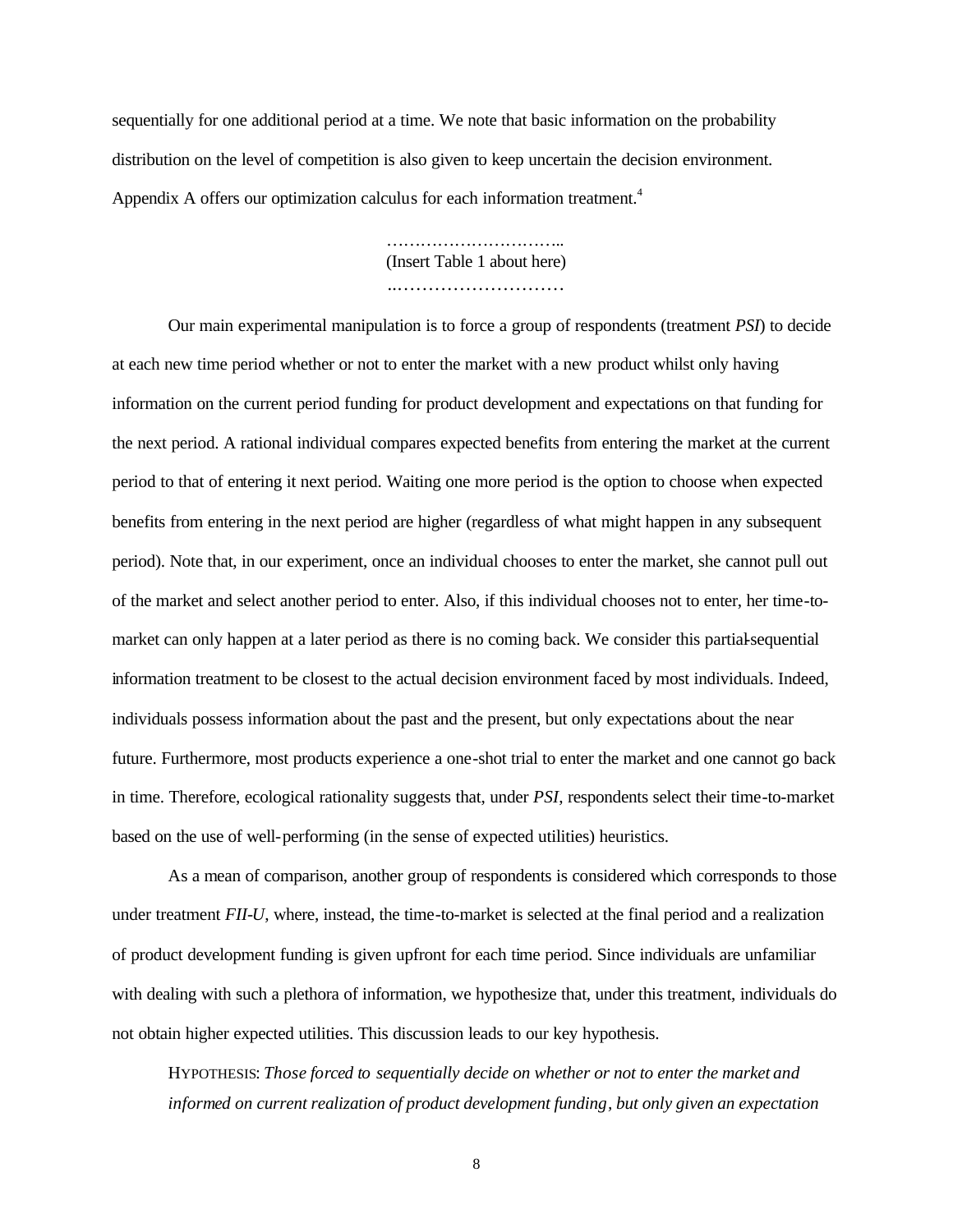*for next period, perform as well, in terms of expected utilities, as those who know upfront each and every realization of product development funding and wait at the final time period to select a time-to-market.*

We further discriminate between our ecological rationality hypothesis and a possible simplistic competing hypothesis whereby individua ls become overwhelmed by large amounts of information and prefer to receive that information on a per-period basis (i.e. sequentially), everything else being the same. Figuratively speaking, "spoon-feeding" information may help to "swallow" it. We therefore manipulate the manner in which information is administered, upfront versus sequential, and analyze a group of respondents under treatment *FII-S*, where the time-to-market is selected at the final period and a realization of product development funding is given sequentially but still for each time period.

We complete our analysis by considering a group of respondents under treatment *PII-U*, where, instead, a probability distribution on product development funding is given upfront for each period. We show in Appendix A that, everything else being the same, an individual consistent with normative theory is expected to choose the same time-to-market for treatments *PSI* and *PII-U*. The intuition is that, under these treatments, incremental expected utilities are identical, although absolute utilities are not. Therefore, even if the amount and delivery method of information are quite distinct for these two treatments, we argue that their comparison is likely to provide an understanding of heuristic performance. As the *PII-U* treatment is the only one where respondents possess no exact information, the use of simple decision heuristics that rely on exact information may not perform well and those who are administered this information treatment are likely to use different heuristics.

## **4. Experimental Design**

Each respondent was confronted with only one information treatment. Respondents registered through the online recruitment system ORSEE (Greiner 2003). They consisted of a similar proportion of males and females. Most were students in fields of study including business, economics, law, education, and sociology. We ran 16 sessions. For each session, two respondents were allocated to each of the four

9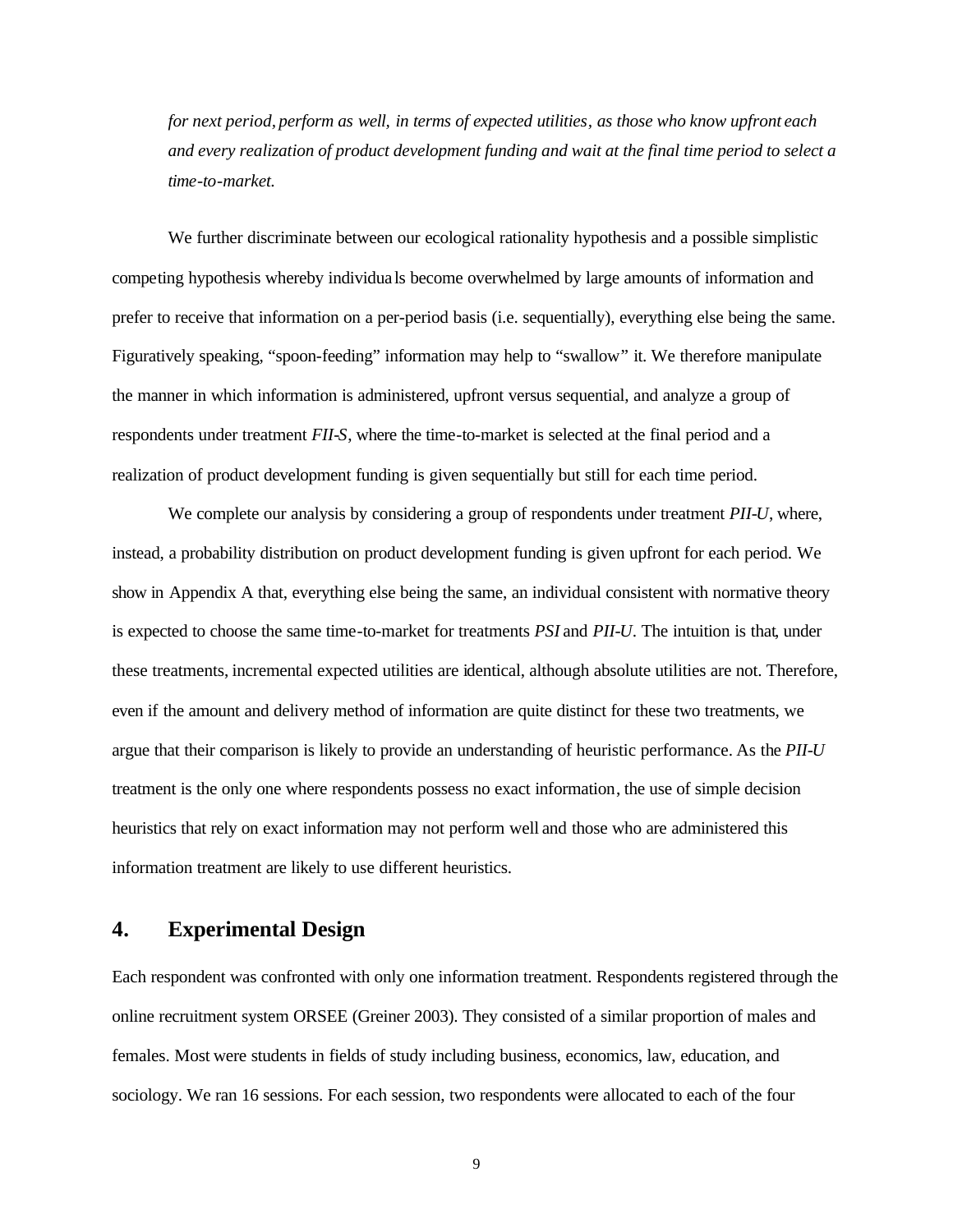information treatments. We invited ten participants so as to minimize the effects of no-shows. On arrival, excess participants were paid a show up fee of 2.50€ and they were released. A total of 128 respondents took part in the whole experiment, with a total of 32 respondents per treatment. Each session took approximately one hour.

The realizations of funding for product development were drawn in each session by a pseudo random number generator integrated in the experimental program. Within each session, the same random numbers were applied to all respondents and thereby to all treatments, but these numbers were drawn afresh for each session. Playing each of the four treatments with two participants in each session, and applying the same random numbers to all participants in that session, controlled for a potential influence of the realization of random numbers on the treatments. We tested the random number generator with all 192 (16 sessions times 12 periods) realizations of the funding variable  $Z_t$  and found no evidence for a rejection of the hypothesis that  $Z_t$  was normally distributed.<sup>5</sup>

The information treatment was carefully explained upfront to respondents. Details appeared on each respondent's computer screen and on a handout (that also explained truncated normal distributions) kept by the respondent throughout the experiment. Average payment for each respondent was distributed in an incentive compatible manner and hence dependent on the actual payoff of the time-to-market selected by that respondent. Respondents did not receive upfront compensation, but could earn money from their market entry decision, which ranged between 0.71€ and 21.41€ with a mean earning of 10.35€. This experiment cost a total of 1,324.80€ and was programmed for a computer laboratory and conducted with the software *z*-*Tree* (Fischbacher 1999). Appendix B offers a portion of the translated instructions.<sup>6</sup>

We selected a decision horizon of 12 time periods, which is sufficiently long to allow for variations in the times-to-market whilst meeting our financial constraints for the experiment. Table 2 offers a description of each model parameter, their numerical value for the experiment and the unit of measurement, as well as expected values for the random variables. Maximal expected financing is 39.60€ by period 12, which results in a maximal average quality for the product of 44.2 units, a maximal average revenue from quality of 87.88€, and a gross profit of 48.28€. Since 100% competition costs 50€ it would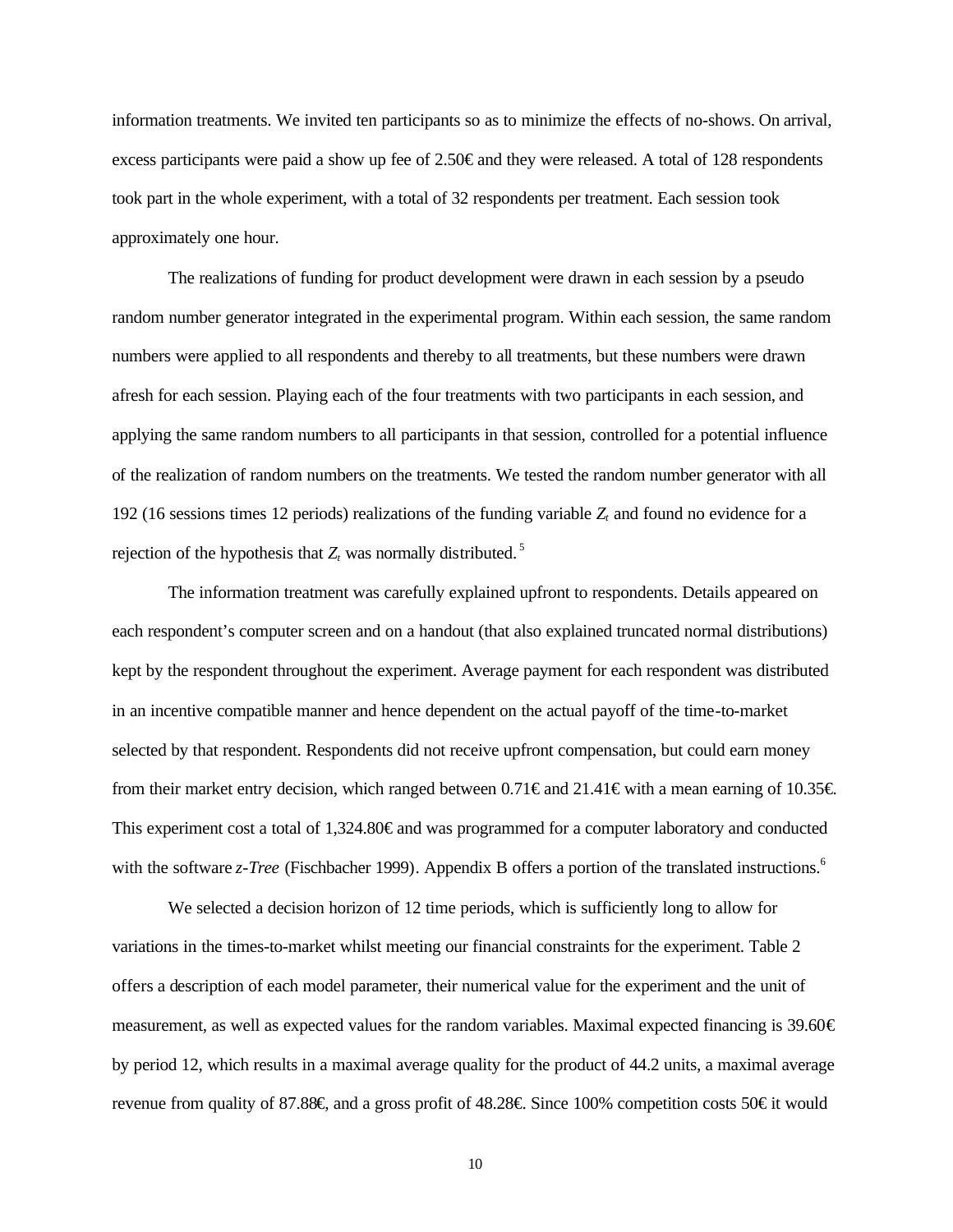represent 103.6% (50/48.28) of the market size, implying a slightly negative average return from participation in such a market. But the maximal expected competition in the experiment only reaches 79.3%, and thus maximal expected loss from competition is 39.63€ (by period 12).

> ………………………… Insert Table 2 about here …………………………

Our approach is experimental. This approach is most appropriate because it allows us to obtain a measurement of the time-to-market selected by a respondent and that respondent's risk propensity, which are necessary to test our behavioral hypothesis. Moreover, an incentive-compatible experiment provides monetary incentives encouraging respondents to better concentrate on the details of the decision scenarios. Jamal and Sunder (1991) comment that "rewards increase the reliability and reproducibility of laboratory results and, therefore, constitute a valuable, albeit expensive, research tool" (p. 151). An overview of studies also shows "a tendency for the error variance of the observations around predicted optimal level to decline with increased monetary reward" (Smith and Walker 1993: 259).

## **5. Empirical Findings and Interpretations**

We use our empirical findings to test our key hypothesis and offer insights on the respondents' selection process. Specifically, we report on a pattern suggesting that our respondents may have locally optimized. This local optimization appears to be the result of the use of similar decision heuristics across all experimental treatments in which realizations of product development funding was given, thus excluding the *PII-U* treatment. Unless stated differently, all reported significant effects are at a p-level of .000.

### **5.1. Key Hypothesis Testing**

### *5.1.1 General Effects*

Under our key hypothesis we claim that performance, as accounted for by (observed) expected utilities, should not be significantly different between treatments *PSI* and *FII-U*, despite the significant differences in the amounts and delivery methods of information. We begin testing with a repeated-measure ANOVA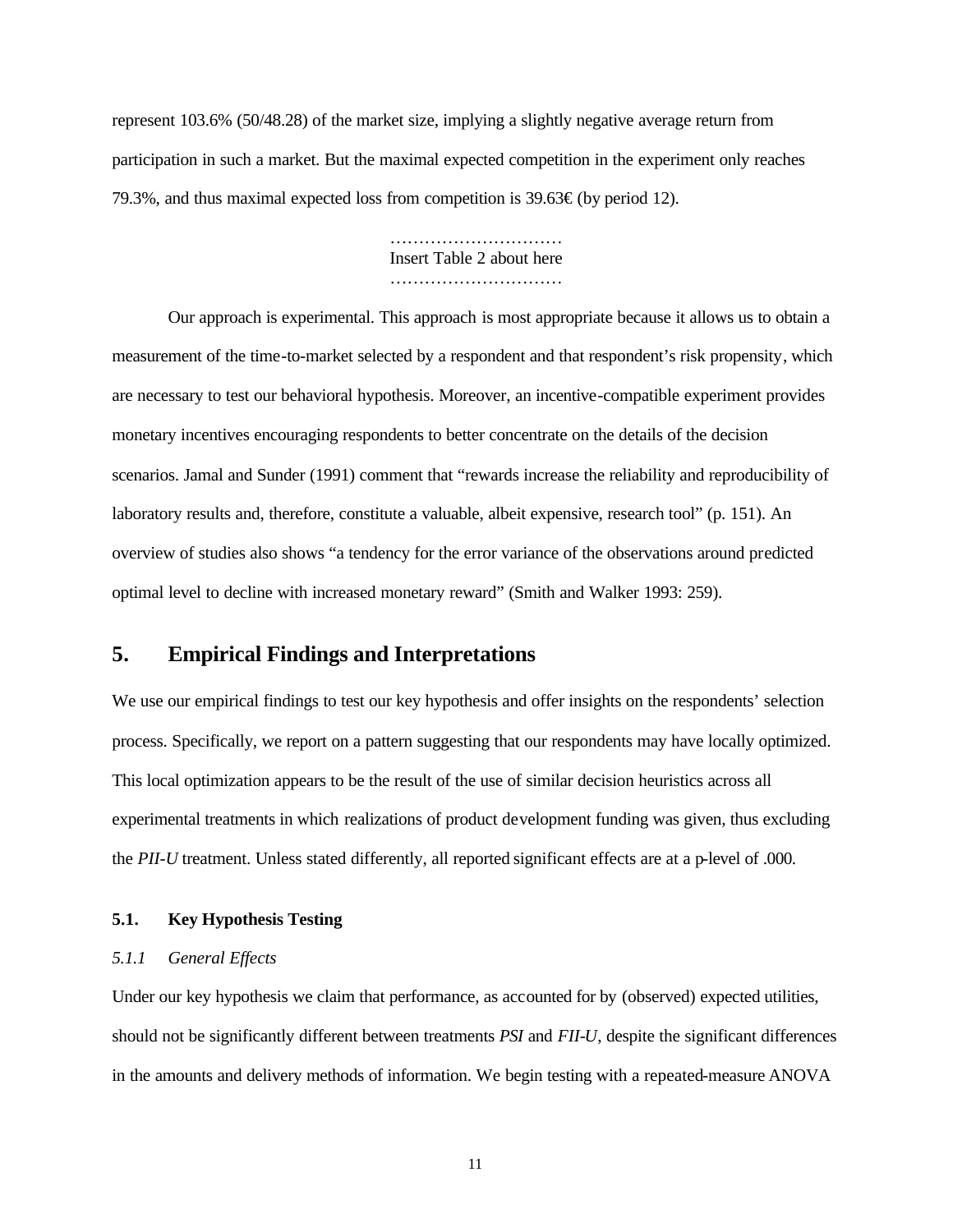(henceforth RMANOVA). Predicted and observed (expected) utilities are two dependent within-subjects variables. Observed utility is calculated by substituting a respondent's time-to-market, along with her risk propensity, in the utility formulas of Appendix A. Information treatment is a factor and risk propensity a covariate.

First, we find a significant difference between observed and predicted utilities. This utility difference indicates that respondents had a tendency to select a sub-optimal time-to-market and, as a result, forego maximal utility. We also find a significant interaction effect between this difference and the treatment. This finding is important because it highlights the fact that whether or not a respondent's observed utility comes close to optimality depends on the completeness of information, the manner in which this information is administered, and the point in time at which a time-to-market decision has been made, as reflected by the four treatments.

We also find significant main effects of both risk propensity and information treatment. However, there is a non-significant interaction effect between risk propensity and the difference between predicted and observed utilities (p-level at .270). As a result, risk propensity has no influence on how close our respondents come to optimality, and respondents do not need to be separated based on their risk propensity for further analyses. We note that risk propensity exhibits a main effect on the utilities because risk propensity is part of the calculation of both predicted and observed utilities.

Figure 1 reveals that the ordering of observed utilities between the information treatments is as expected. Specifically, the lowest predicted utility is for *PII-U*, where the least specific information is administered, yet this information is given upfront and the decision is made once all this partial information has been given. However, on average, the respondents almost reach the predicted utility in this decision scenario. For *FII-U* and *FII-S*, respondents are expected to be associated with large utilities because they are administered large amounts of information. However, their observed utilities fall short of these expectations. Our findings for *PSI* are also surprising. As hypothesized, the respondents appear to perform as well as for *FII-U*, or even *FII-S*, but most unexpectedly those under the *PSI* treatment

12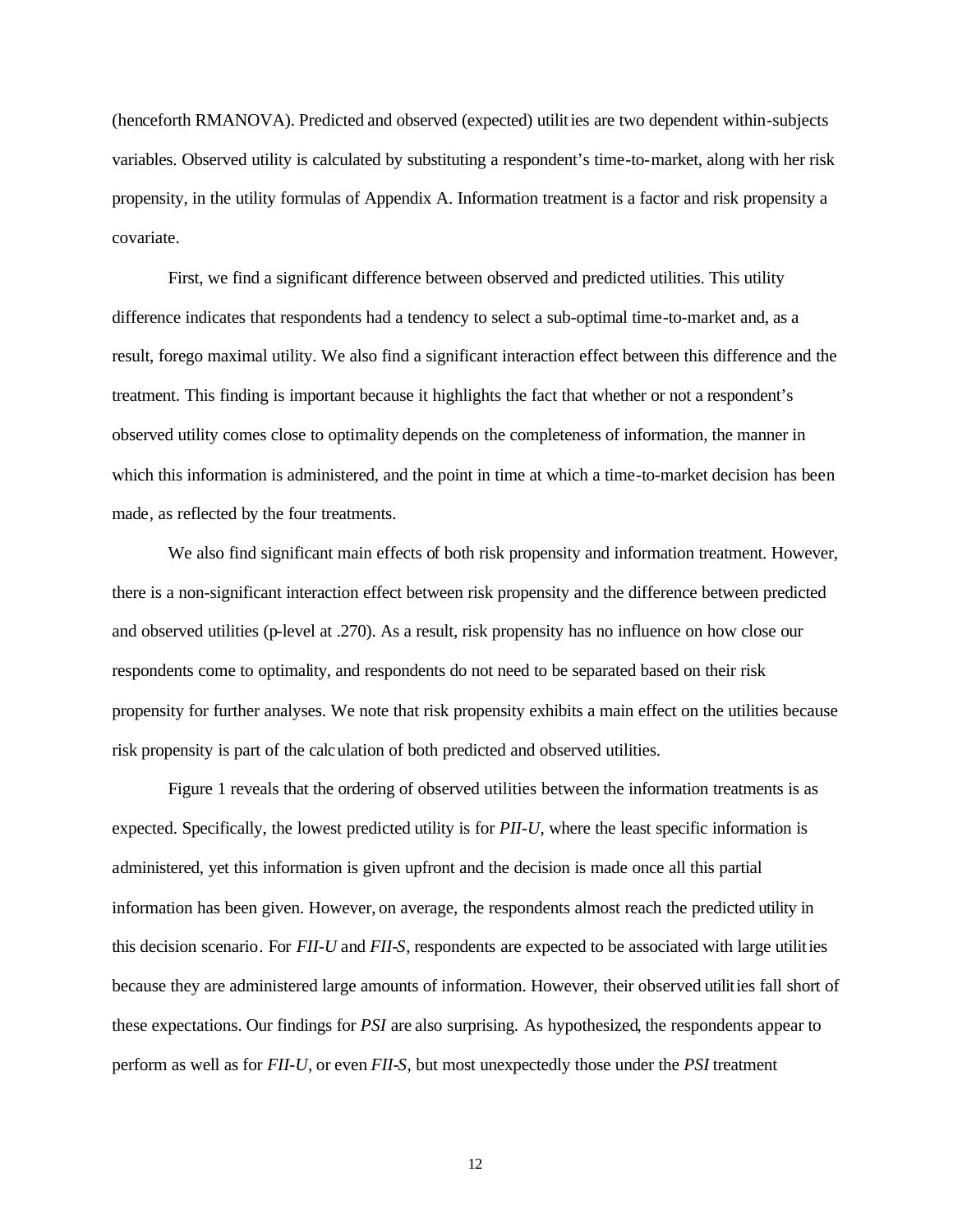outperform on average their predicted utility. We will later propose the use of local optimization as a justification for this finding.

> ……………………………………… (Insert Figure 1 about here) ……………………………………

#### *5.1.2 Treatment Effects*

Within the RMANOVA we further analyze treatment effects by estimating the parameters of each treatment (where *FII-S* corresponds to a redundant parameter). Parameter estimates are obtained separately for predicted and observed utilities. For predicted utilities, significant estimates were obtained for *PII-U* and *PSI*. In accordance with expectations (because less information is administered), we observe that predicted utilities are smaller under these two decision scenarios. More interestingly, for observed utilities only *PII-U* is significant and leads to the smallest observed utilities, whereas the three other information treatments do not differ significantly from each other.

We also ran two univariate ANOVAs with, as the respective dependent variables calculated for each respondent, observed utilities (UNIANOVA I) and utility differences between predicted and observed values (UNIANOVA II). We use the same factor and covariate variables as in the RMANOVA, but make the necessary pairwise comparisons between the *PSI* and the three other treatments via contrasts. In UNIANOVA I, risk propensity and treatment are significant (p-level at .043 for the latter). The contrasts reveal that only the difference between *PSI* and *PII-U* is significant (p-level at .026, onesided test). With respect to observed utilities, differences between *PSI* and *FII-U* or *PSI* and *FII-S* are non-significant (p-level at .715 and .513, respectively). In UNIANOVA II, the utility difference is significantly affected by the treatment but not by risk propensity (p-level at .270 for the latter). The contrasts also reveal that *PSI* significantly outperforms both *FII-U* and *FII-S*, thus providing additional support for our key hypothesis. However, the difference between *PSI* and *PII-U* in terms of differences between predicted and observed utilities only approaches marginal significance (p-level at .109, one-sided test).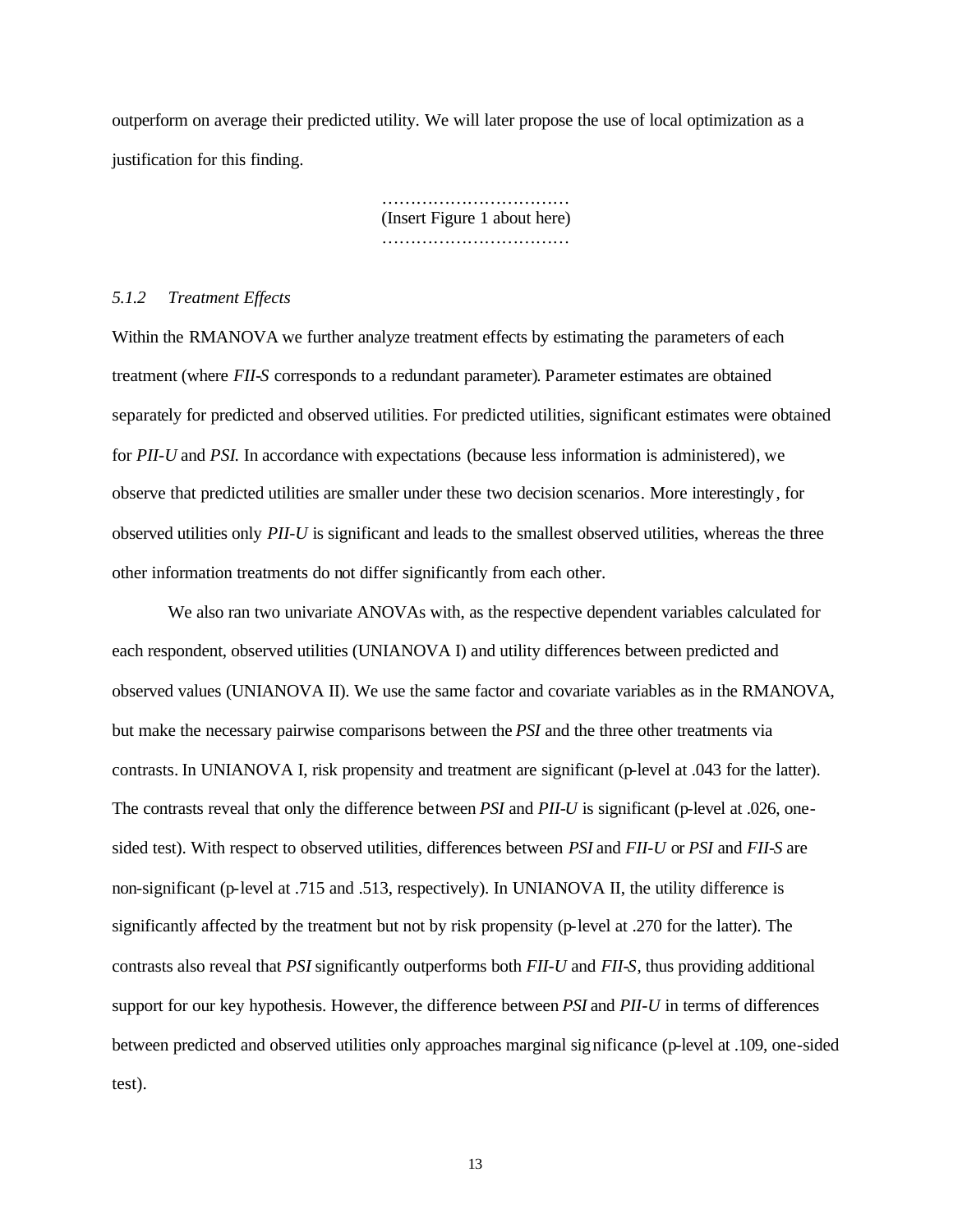#### **5.2. Local Optimization and Anchoring-and-Adjustment**

We also show in Appendix A that the decision rule underlying the *PSI* treatment requires a look into the near future, and as such is myopic. As an objective comparison, we first compare this treatment to the *PII-U* treatment which, according to normative theory, is expected to provide the same time-to-market (Appendix A) although the amount and delivery method of information are quite distinct for these two treatments. For *PII-U*, basic information on the probability distribution of product development funding is presented upfront for each time period. Instead, for *PSI*, a realization of product development funding is solely provided for the current period, whereas for the next period only the probability distribution of this amount is known. No information is provided after the next period. Therefore, under the *PSI* treatment, we would normatively expect that our respondents look forward just one step in their time-to-market decision and *disregard* funding realized in the potential entry period and in the past (because that funding is received regardless of whether or not they stop or continue the decision process).

To validate this claim we look at the rank of the observed time-to-market as per the ranking scale of the predicted time-to-market. These ranks are reported in Table 3 for each treatment. We observe that, under *PSI*, our respondents appear to perform worst in terms of their market entry rank. Predicted time-tomarket and observed time-to-market exhibit a (Pearson) correlation coefficient of -.307 (p-level at .093), yielding a tendency to a late time-to-market when this time should be early, and vice versa. Therefore, respondents under *PSI* have a marginally significant tendency to do just the opposite of what is recommended by a forward-looking, myopic decision rule. Then, from Figure 1, how can these individuals perform surprisingly well with an average expected utility for observed time-to-market that is higher than the average expected utility had the optimal time-to-market been selected?<sup>7</sup> We argue that the answer lies in ecological rationality and address it next through the use of a constructed example.

> ………………………….. (Insert Table 3 about here) …………………………………

An individual is to find the highest point of a country road with her eyes covered. She is able to recognize the ups and downs of the road. In addition, someone is constantly whispering in her ear what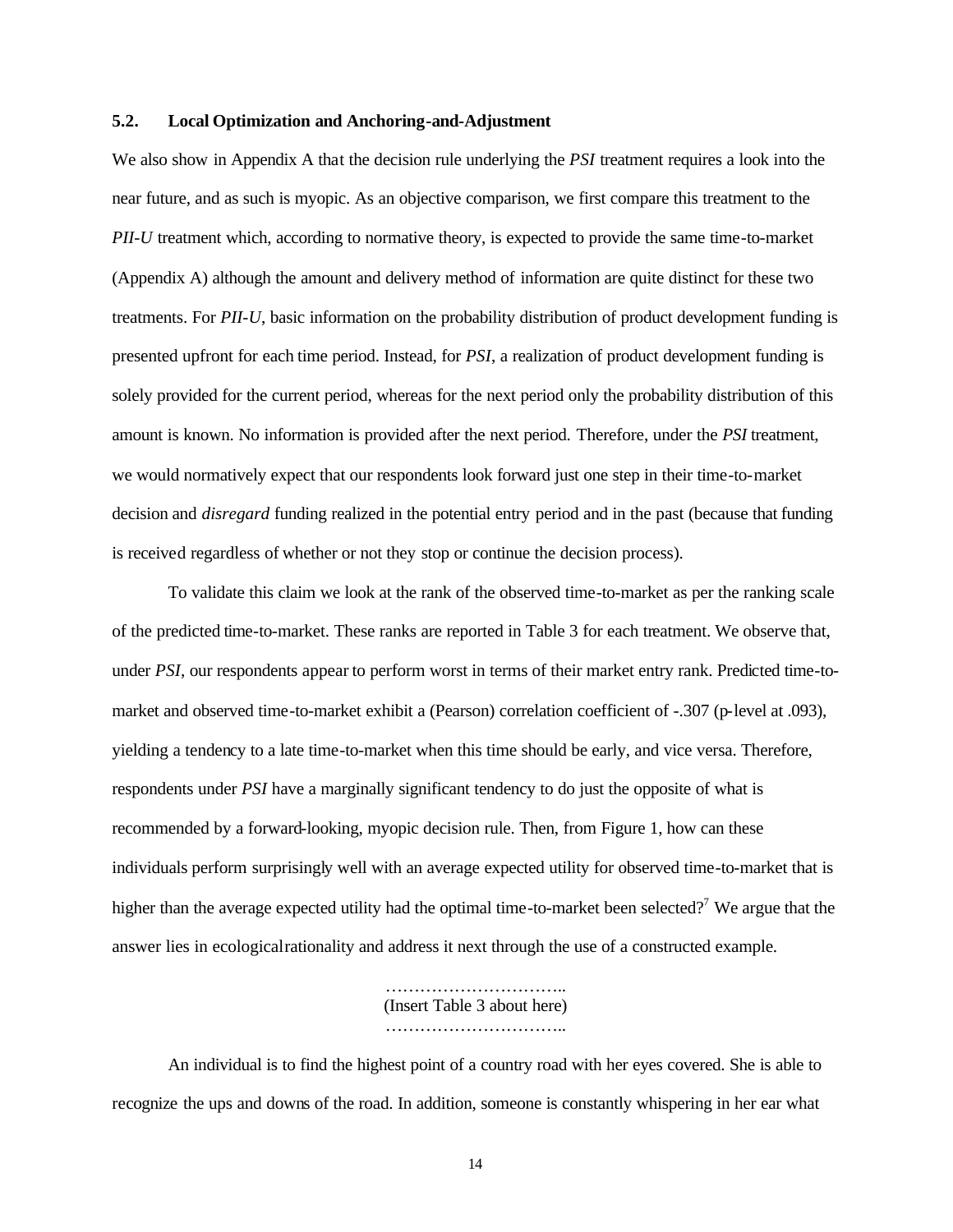she can expect for the next foot step. Under ecological rationality, we argue, she would walk along the road and look for the end of a steep ascent. If she is not allowed to walk back (or to try anything else), then she would focus on looking for such an ascent and select the next step as the highest point. However, if she is allowed to walk back, then she would look for both a steep ascent and a steep descent. In this case, she would select a place just after the steep ascent and just before the steep descent as the highest point. But when walking back is prohibited, the ascent must last longer to arrive at a similar accuracy.

We argue that our respondents were faced with a similar paradigm and, as a result, used a similar local-optimization heuristic. Specifically, respondents under the *PSI* treatment, where there was no way back, looked at their current product development funding and that of the previous period, whereas those under treatment *FII-U* or *FII-S* looked at the current product development funding and that of one period ahead. Consequently, for *PSI* past and current realizations of product development funding should be high, whereas for *FII-U* or *FII-S* the current realization should be especially high but the future one low. Table 4 shows that this is exactly what we observe. Those under *PSI* had a tendency to enter the market when product development funding had been above average in the round before and at the potential entry period. Instead, those under *FII-U* or *FII-S* entered when funding was above average in the potential entry period and below average in the subsequent period. We note that this search heuristic does not take into account the increase in the level of competition over time because there is symmetry among the treatments on how competition behaves over time. We also note that this heuristic appears to perform well for the *PSI* treatment because a limited amount of information is displayed. However, this heuristic is too simple to take advantage of the abundant amount of information provided under *FII-U* or *FII-S*, which, arguably, are less realistically encountered treatments.

> ………………………….. (Insert Table 4 about here) …………………………..

Respondents who were administered treatment *PII-U* appeared to have made good market entry choices. However, using the local-optimization heuristic was impossible since exact amounts of product development funding were unknown to these respondents. Instead, we speculate, the *PII*-*U* treatment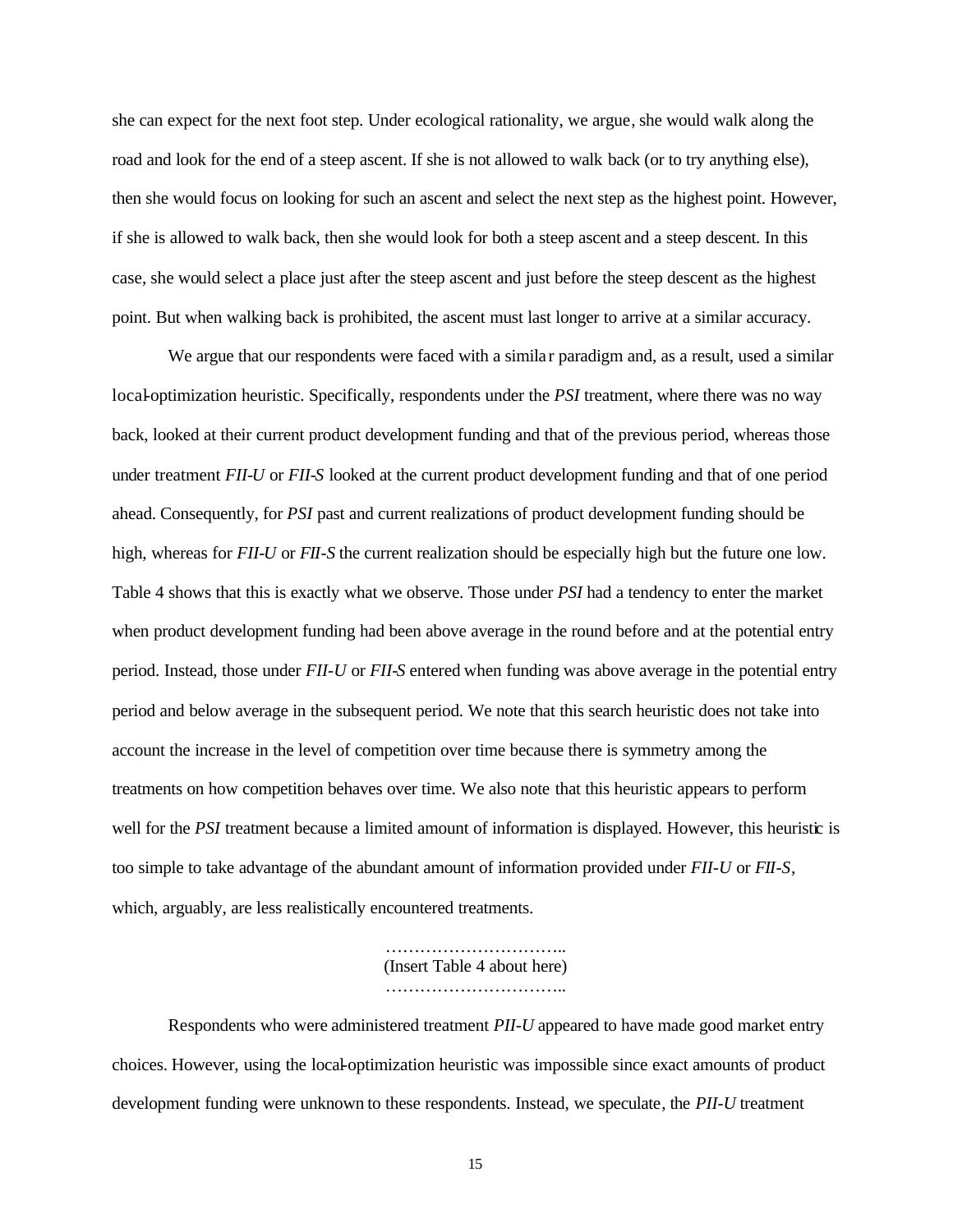might have been proper to the use of an anchoring-and-adjustment heuristic (Tversky and Kahneman 1974), where each respondent selects an anchor (e.g. period 6 because it is half way) and asks herself whether to enter the market somewhat earlier or later. This mental adjustment process is likely to be effective in the *PII-U* treatment because, although information is limited (as compared to that of the fullinitial information treatments), by basing the evaluation of times-to-market on expected values (since there is no realization delivered in this treatment but only probability distributions), small deviations from the predicted (optimal) entry time only provides small deviations from the predicted expected utility. In Gigerenzer et al. (1999) terms, the adaptive toolbox may contain the appropriate tool for the *PII*-*U* treatment which also offers limited information.

#### **5.3. Relation to Prior Evidence**

Our findings appear consistent with other experimental studies. First, in our experiment, the ratio of the percentage of respondents with early market entry to the percentage of those with late market entry is 58:28, 58:28, 52:19, and 77:10 for, respectively, treatments *PSI*, *FII*-*U*, *FII*-*S* and *PII*-*U*. We are therefore able to confirm a behavioral tendency detected by Rapoport and Tversky (1970) and Seale and Rapoport (1997). That is, respondents had a tendency to select too early rather than too late of a time-to-market. We further note that our utility computations are accounting for the effects of risk propensity and, as a result, risk propensity is precluded as a potential explanation for this behavior.

Second, Corbin et al. (1975) conducted an experiment with sixteen subjects who repeatedly performed a seeking task for which the maximum number had to be selected in a stack of five cards. They offer evidence for a heuristic where individuals took into account the magnitude of the current observation, the magnitude of the current observation relative to previous observations in the same stack of cards, and the trend exhibited in previous observations in the stack. We would like to offer our analysis as additional evidence for the use of a similar heuristic in sequential decisions that are made in a context that approaches the complexities of reality.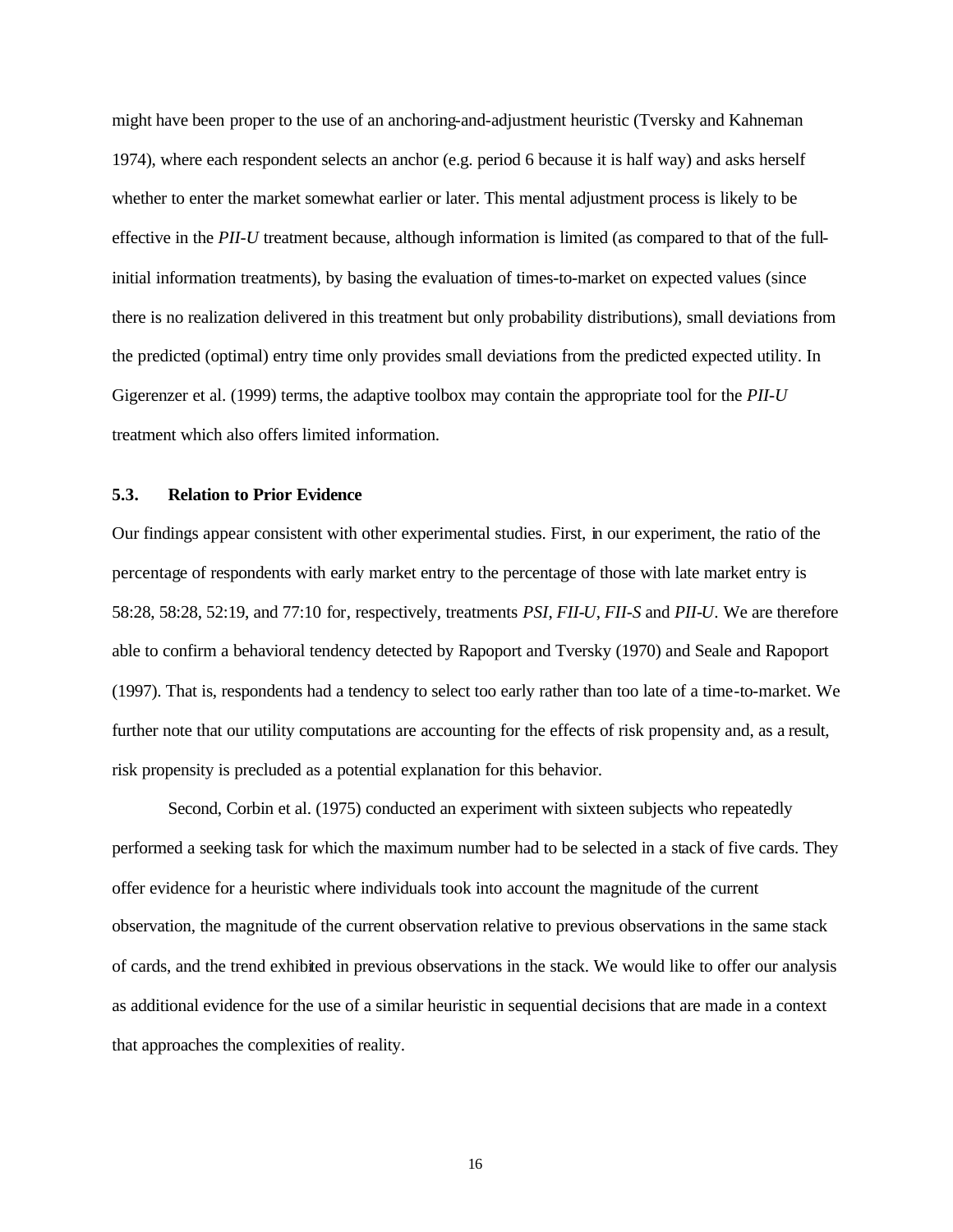## **6. Conclusion**

#### **6.1. Summary of Findings**

We offer this research as an attempt to better understand whether individuals use simple heuristics likely to result in information waste when information is abundant. In the context of selecting a time-to-market, we experimentally manipulated the amount and delivery method of information on product development funding and compared predicted and observed (expected) utilities between four information treatments. Our findings complement the applied decision theory and bounded rationality literature by highlighting ecologically rational decision rules likely to have been used in our time-to-market context.

When selecting a time-to-market, our respondents may have locally, as opposed to globally, optimized. As a result, they may have compared, on a per-period basis, the amount of product development funding, taking into account the uncertain competitive nature of their environment. In an information treatment where the exact amount of funding was available for the present time period, but a probability distribution on this amount was given for the next period (treatment *PSI*), respondents appeared to have focused on information from the current and one earlier period only. When product development funding at one, or at both of these periods, was higher than expectation, respondents were likely to enter the market. However, when they were faced with an information treatment where the exact amount of product development funding for every period was delivered to them upfront (treatments *FII-U* and *FII-S*), their decision rule appears to slightly differ. They were likely to look at funding in the current and one period ahead and enter if current funding was clearly above, but funding in the subsequent period below, expectation. Using the entire set of information (for all time periods ahead and, as a result, globally optimize) to select a time-to-market appeared unlikely.

We believe that our findings have an implication for (sequential) everyday decisions. Investing in costly information can be an ineffective strategy when an individual's adaptive toolbox does not contain the appropriate heuristics to handle the provided information. Instead, this individual may be best advised to acquire no information. But if that individual insists on acquiring information, then we would advise

17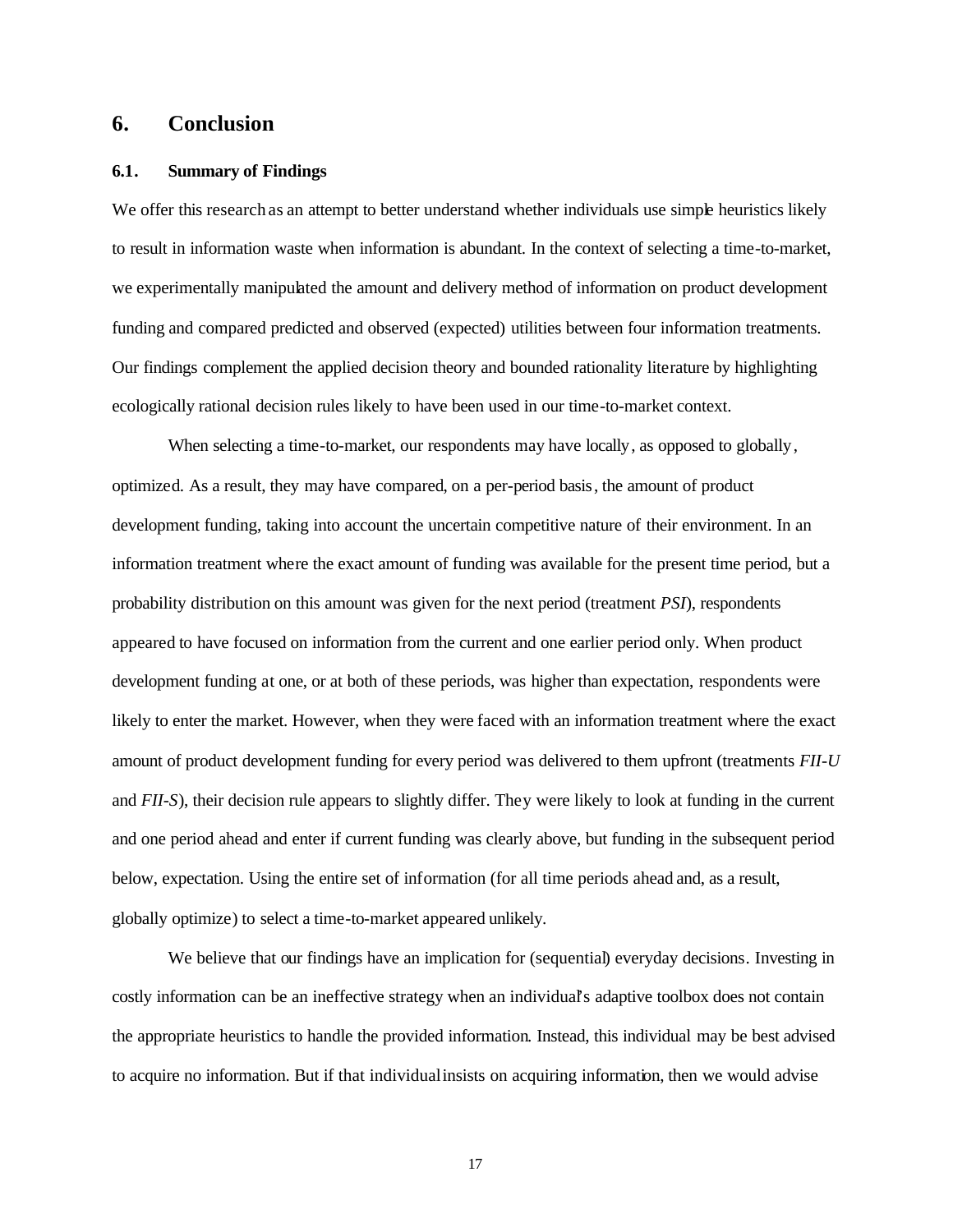that she also invest in decision-aid software and/or consultancy services in an attempt to more efficiently process the acquired information. The decision of whether to acquire no or costly information, with or without decision supports, is clearly based on the tradeoffs between costs and benefits, but most importantly, we argue, on whether or not the individual possesses the appropriate heuristic for processing information.

#### **6.2. Limitations and Future Research**

The implication just described has its limitation because it may be perceived as impossible to judge whether or not an individual possesses an appropriate heuristic for a given decisional context (and some individuals may even be unable to describe the heuristic they use). We think, however, that this difficulty can be overcome by providing individuals with a list of criteria that can identify whether or not appropriate heuristic s are available to them. Such criteria may include the level of novelty of the decisional context, as it is more likely for an individual to possess the appropriate heuristics when facing a customary decision. Another criterion is the level of complexity in evaluating tradeoffs, as complex tradeoffs may prevent an individual from using simple heuristics such as anchoring-and-adjustment.

Another limitation lies in the fact that we did not investigate other types of heuristics that may have been used by our respondents and led to the behaviors we identified. In our statistical analysis, instead, we concentrated on the most plausible behaviors, namely detection of local optima for the *FII-U*, *FII-S*, and *PSI* treatments. Verbal protocols could provide a way to obtain detailed information on the heuristics individuals use in an experiment. Respondents are asked to think aloud, enabling the researcher to better understand a respondent's decision process. However, whether or not this approach provides a realistic reflection of what actually are the drivers of individual decisions is currently under debate. For instance, it has been shown that when the task entails a high cognitive load, or when information cannot be easily verbalized, concurrent verbal protocols have caused problems (e.g. Biemiller and Meichenbaum 1992, Meichenbaum and Biemiller 1998).

18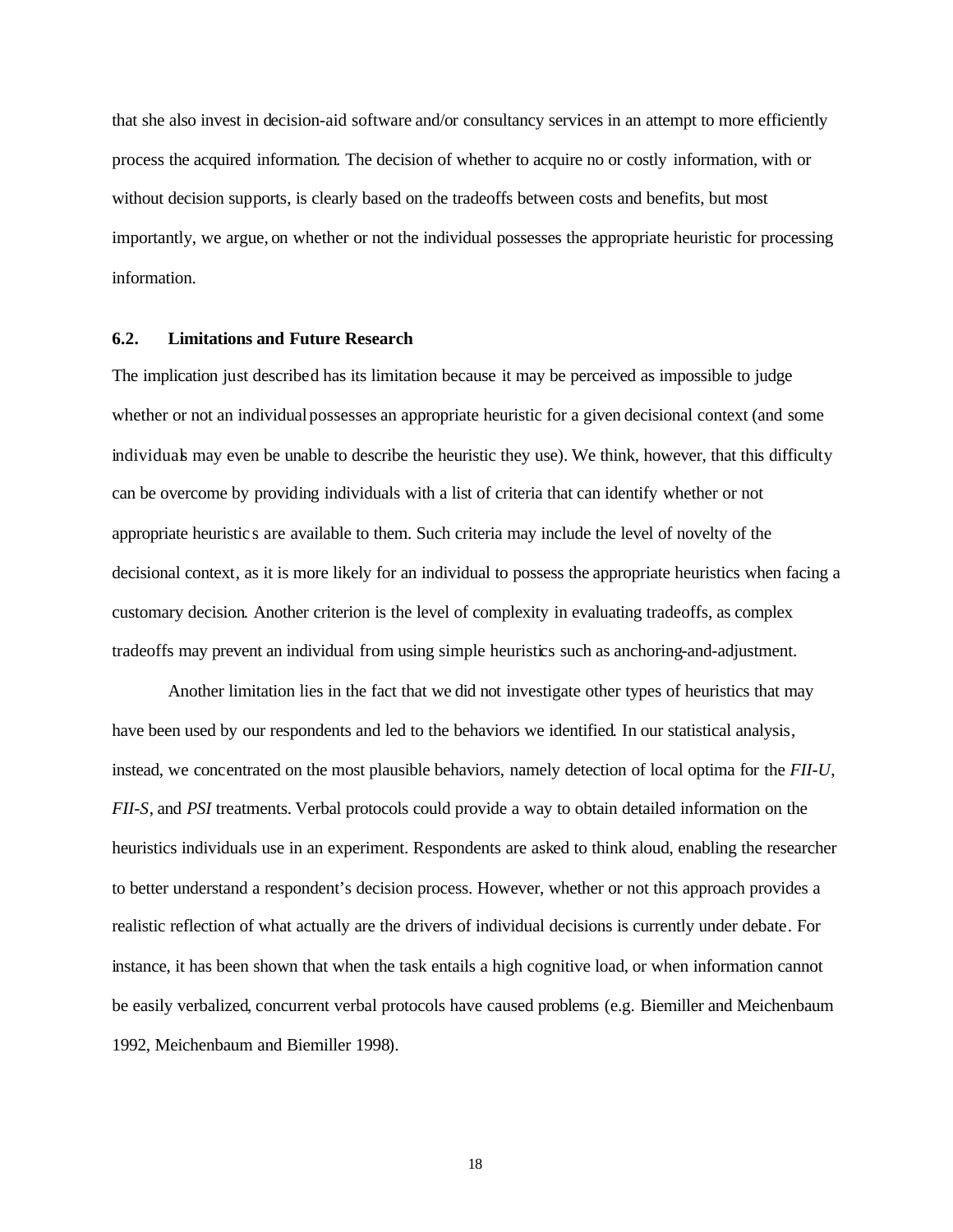For the time-to-market context analyzed in our experiment, we acknowledge that the parallel use of students, marketing managers, and firm owners would have provided a more complete picture. Information processing is expected to differ between students, managers, and entrepreneurs (Barnett and Koslowski 2002). Indeed, students who received formal training may be better optimizers, but their limited experience may result in a lack of appropriate heuristics in their adaptive toolbox. However, experimental economists often judge it advantageous to experiment with students as "[t]he use of professionals in laboratory experiments may solve problems but create others" (Friedman and Sunder 1994: 40). In Burns (1985), which compares the behavior of professionals and student subjects in the trading of wool, the professionals reacted to incentives present in situations in which they were familiar as opposed to those of the experiment. "If the object of an experiment is therefore to measure reactions to the experimental conditions and objectives, it is unproductive to choose as subjects those whose prior experience is contrary to the current design requirements, for they will have difficulty in adjusting to a new frame of reference" (p. 152).

This article is a small but important step towards gaining a more systematic view on what are the decisional contexts for which individuals possess the appropriate tools in their adaptive toolbox to cope with information processing. The necessity, efficiency, and impact of decision aids may become more predictable from building on the current research, and decision aids could be sought by those who lack the appropriate heuristics (e.g. van Bruggen et al. 1998). Scholars focusing on the display of information furthermore argue that an individual's decision-making process can be improved "by making the environment more conducive to effective decision making" (Kleinmuntz and Schkade 1993: 221). Interactions may exist between the amount of information, delivery method of information, and information display, thus influencing the efficiency of the heuristics used. We believe that, combined with this article, these additional research endeavors would provide a clearer picture of how individuals make, and can improve, their decisions.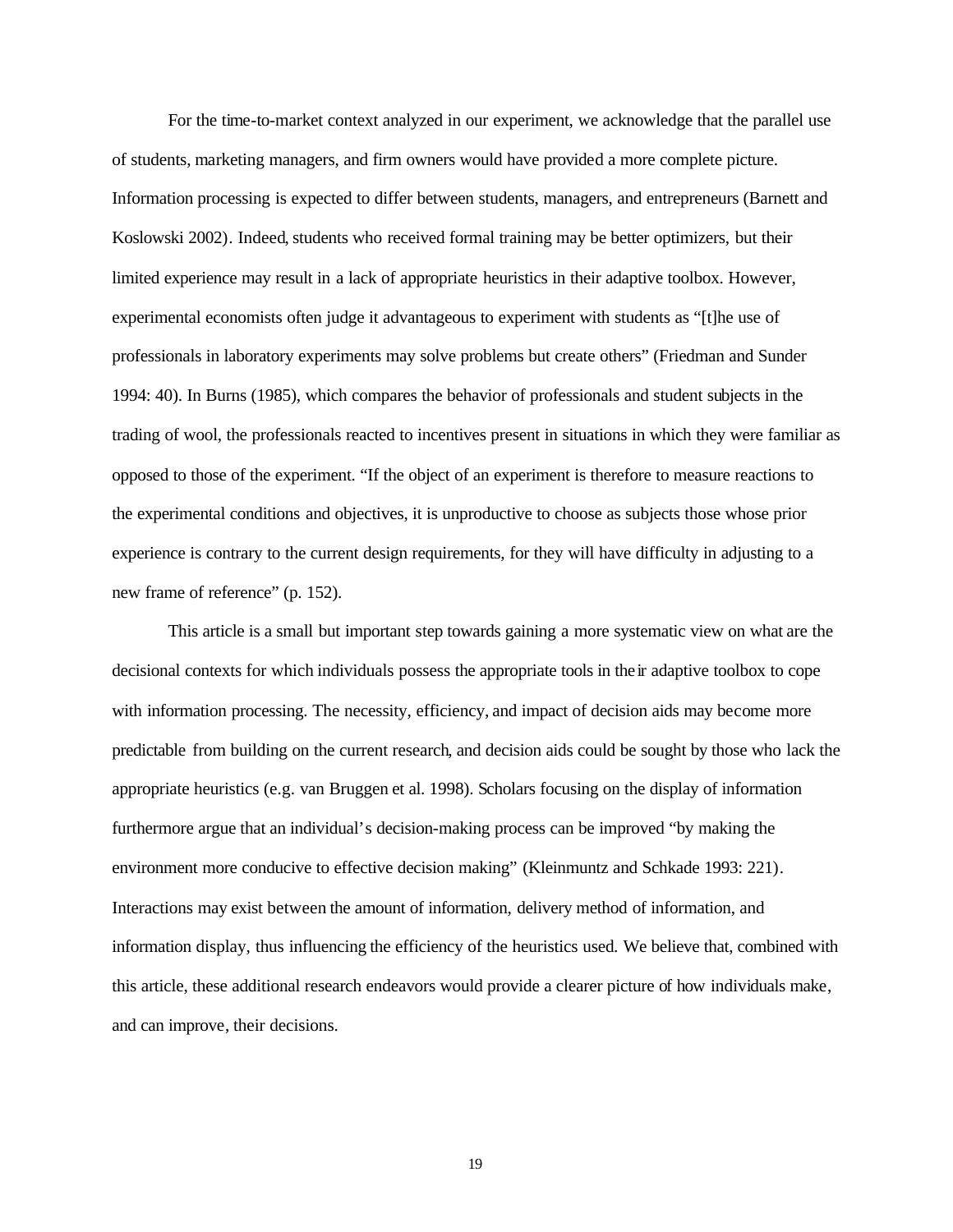#### **Appendix A: Predicted Times-to-Market and Predicted Expected Utilities**

For the full-initial information (administered upfront or sequentially) treatment, the respondent knows upfront the value stream of product development financing, i.e. the set  $\{Z_t\}_{t=1,2,3,...t}$  is known where *t* is the lifecycle horizon for the product. Also, the respondent knows the probability distributions for the competition variables for each time period  $t$  in  $\{1,2,\ldots,t\}$ . Hence, a rational individual would select a time-to-market that maximizes the expected utility equivalent  $E(P_t) - (a/2)Var(P_t)$ , which corresponds in these treatments to

$$
\Phi_{FH-U/S}(t) | Z_1, Z_2, ..., Z_t, F_1, F_2, ..., F_t = aq_0 + [ab-1] \sum_{i=1}^t Z_i - b\mathbf{m}_i - \frac{\mathbf{a}}{2} b^2 \mathbf{s}_i^2.
$$

Expected utilities are, respectively, for the partial-initial information (administered upfront or sequentially), partial-sequential information, and full-sequential information treatments

$$
\Phi_{PI-U/S}(t) | F_z, F_1, F_2, \dots, F_t = aq_0 + [ab - 1] \cdot t \mathbf{m}_z - b \mathbf{m}_t - \frac{\mathbf{a}}{2} \{ [ab - 1]^2 \cdot t \mathbf{s}_z^2 + b^2 \mathbf{s}_t^2 \},
$$
\n
$$
\Phi_{PSI}(t) | Z_1, Z_2, \dots, Z_{t-1}, F_z, F_t = aq_0 + [ab - 1] \sum_{i=1}^{t-1} Z_i + [ab - 1] \cdot \mathbf{m}_z - b \mathbf{m}_t - \frac{\mathbf{a}}{2} \{ [ab - 1]^2 \mathbf{s}_z^2 + b^2 \mathbf{s}_t^2 \},
$$
\nand 
$$
\Phi_{FSI}(t) | Z_1, Z_2, \dots, Z_t, F_z = aq_0 + [ab - 1] \sum_{i=1}^t Z_i - b \mathbf{m}_t - \frac{\mathbf{a}}{2} b^2 \mathbf{s}_t^2.
$$

We note, however, that for the partial- and full-sequential information treatments, the characterization of the predicted time-to-market must be done differently. As per our experimental analysis, we focus on the partial-sequential information treatment, where a respondent only receives partial information on product development financing and competition. Moreover, this information is received on a per-period basis. Therefore, to derive the predicted time-to-market we utilize an approach based on conditional expected utilities which is similar in spirit to that of optimal stopping, as offered in the dynamic programming literature. We thus offer a condition based on our model parameters that characterizes the predicted time-to-market. Specifically, if the respondent chooses to enter at period *t*, then expected utility  $\Phi_{PS}(t)$ , given the financing up until period *t* is known and the probability distributions of product development financing and competition variables are known up until period *t*+1, is

$$
\Phi_{PSI}(t) | Z_1, Z_2, \ldots, Z_t, F_z, F_1, F_2, \ldots, F_{t+1} = aq_0 + (a\mathbf{b} - 1) \sum_{i=1}^t Z_i - b\mathbf{m}_i - \frac{\mathbf{a}}{2} b^2 \mathbf{s}_i^2.
$$

The expected utility at *t*+1, given the financing up until period *t* is known and the probability distributions of product development financing and competition variables are known up until period *t*+1, is

$$
\Phi_{PSI}(t+1) | Z_1, ..., Z_t, F_z, F_1, ..., F_{t+1} = aq_0 + (a\mathbf{b}-1)\sum_{i=1}^t Z_i + (a\mathbf{b}-1)\mathbf{m}_z - b\mathbf{m}_{t+1} - \frac{a}{2}\Big\{ (a\mathbf{b}-1)^2 \mathbf{s}_z^2 + b^2 \mathbf{s}_{t+1}^2 \Big\}.
$$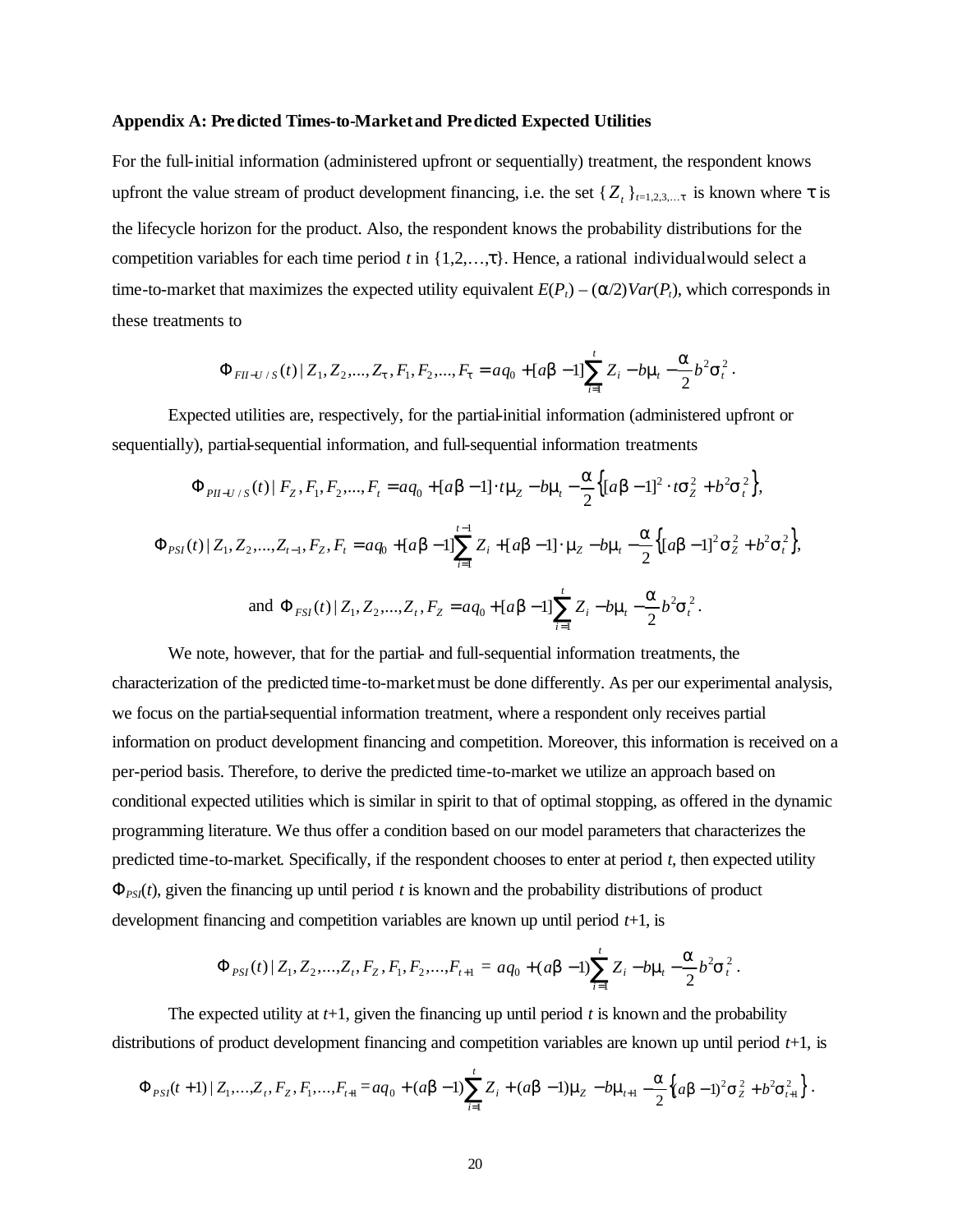From these last two equations, the conditional incremental expected utility (the increase in expected utility, looking one period ahead in time) is

$$
\Phi_{PSI}(t+1) - \Phi_{PSI}(t) | Z_1, Z_2, ..., Z_t, F_z, F_1, F_2, ..., F_{t+1}
$$
\n
$$
= \left\{ [a\mathbf{b} - 1] \mathbf{m}_z - [a\mathbf{b} - 1]^2 \frac{\mathbf{a}}{2} \mathbf{s}_z^2 \right\} - \left\{ b[\mathbf{m}_{t+1} - \mathbf{m}_t] - \frac{\mathbf{a}}{2} b^2 [\mathbf{s}_t^2 - \mathbf{s}_{t+1}^2] \right\}.
$$

Given that the expected competition  $m$  increases at an increasing rate with  $t$  and the variance on competition  $s<sub>i</sub><sup>2</sup>$  decreases at a decreasing rate with *t*, conditional incremental expected utility decreases with *t*. Thus, to maximize expected utility, market entry should occur in period *T* where *T* is the smallest *t* for which  $\Phi_{PSI}(t+1) - \Phi_{PSI}(t) | Z_1, Z_2, ..., Z_t, F_z, F_1, F_2, ..., F_{t+1} \le 0$ . This optimal condition expresses the fact that market entry should occur when the reduction in expected utility from an increase in competition as market entry is delayed one more period exceeds the increase in expected utility from additional funding. In essence, one can maximize expected utility by delaying entry just as long as the incremental expected utility of the next period is positive, and enter the market just before it becomes negative. Thus one can be assured that it never makes sense to delay market entry when incremental expected utility is decreasing in the hope that the situation will turn around and become more profitable later. If  $\Phi_{PSI}(t+1) - \Phi_{PSI}(t) | Z_1, Z_2, \ldots, Z_t, F_z, F_1, F_2, \ldots, F_{t+1} \ge 0$  for all t (i.e. if in every period it appears preferable to delay entry for another period), then  $T = t$ , implying that market entry should never occur.

We further use conditional incremental utility functions to compare predicted (optimal) times-tomarket. These functions for the three remaining treatments are

$$
\Phi_{PIl}(t+1) - \Phi_{PIl}(t) | F_{Z}, F_{1}, F_{2},..., F_{t+1} = [ab-1] \mathbf{m}_{Z} - b[\mathbf{m}_{t+1} - \mathbf{m}_{t}] - \frac{\mathbf{a}}{2} \{ [ab-1]^{2} \mathbf{s}_{Z}^{2} + b^{2} [\mathbf{s}_{t+1}^{2} - \mathbf{s}_{t}^{2}] \},
$$
\n
$$
\Phi_{FII}(t+1) - \Phi_{FII}(t) | Z_{1}, Z_{2},..., Z_{t+1}, F_{Z}, F_{1}, F_{2},..., F_{t+1} = [ab-1]Z_{t+1} - b[\mathbf{m}_{t+1} - \mathbf{m}_{t}] - \frac{\mathbf{a}}{2} \{ b^{2} [\mathbf{s}_{t+1}^{2} - \mathbf{s}_{t}^{2}] \},
$$
\nand 
$$
\Phi_{FSl}(t+1) - \Phi_{FSl}(t) | Z_{1}, Z_{2},..., Z_{t+1}, F_{Z}, F_{1}, F_{2},..., F_{t+1} = [ab-1]Z_{t+1} - b[\mathbf{m}_{t+1} - \mathbf{m}_{t}] - \frac{\mathbf{a}}{2} \{ b^{2} [\mathbf{s}_{t+1}^{2} - \mathbf{s}_{t}^{2}] \}.
$$

For any time period *t* it follows that

$$
\Phi_{PIl}(t+1) - \Phi_{PIl}(t) | F_{Z}, F_{1}, F_{2},...,F_{t+1} = \Phi_{PSI}(t+1) - \Phi_{PSI}(t) | Z_{1}, Z_{2},...,Z_{t}, F_{Z}, F_{1}, F_{2},...,F_{t+1}
$$
\n
$$
< E[\Phi_{FII}(t+1) - \Phi_{FII}(t) | Z_{1}, Z_{2},...,Z_{t+1}, F_{Z}, F_{1}, F_{2},...,F_{t+1}]
$$
\n
$$
= E[\Phi_{FSI}(t+1) - \Phi_{FSI}(t) | Z_{1}, Z_{2},...,Z_{t+1}, F_{Z}, F_{1}, F_{2},...,F_{t+1}],
$$

where the expectation is taken according to the probability distribution of  $Z_{t+1}$ . Since smaller conditional incremental utilities lead to a quicker crossing with the horizontal axis (the *t* axis), it is expected that predicted (optimal) times-to-market be ordered as follows:  $t_{PH}^* = t_{PSI}^* < t_{FH}^* = t_{FSI}^*$ .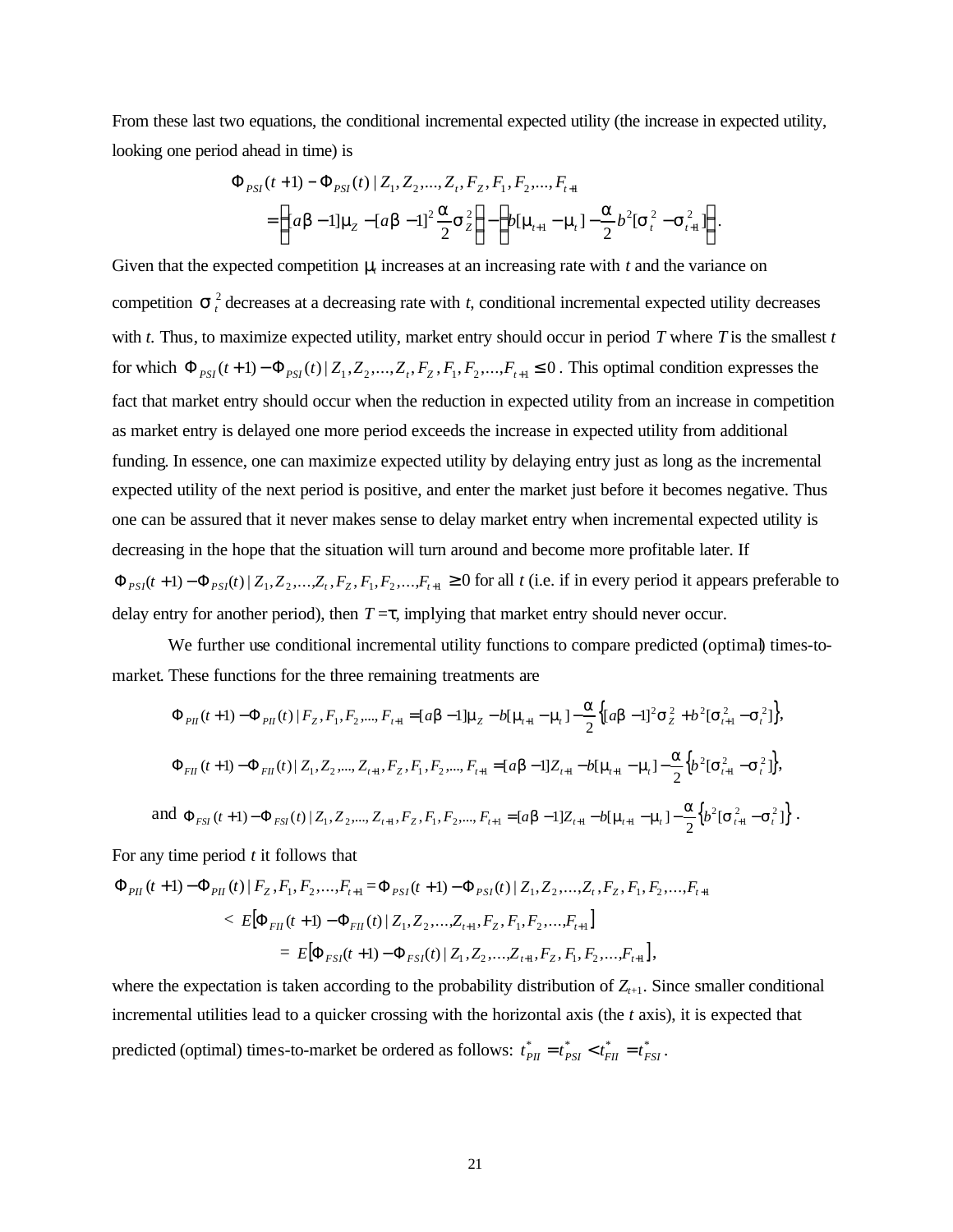## **Appendix B: Description of the** *FII-U* **Treatment in the Computerized Experiment**

Imagine you are an entrepreneur with a new product idea. You must decide on when to enter a market in one of 12 time periods. Periods in the following tables will refer to the corresponding point in time of your potential time-to-market. Once you choose to enter the market, all values associated with later entry times become irrelevant and your profit only depends on the product quality and the competition at this time-to-market. Product quality and competition are measured in independent units.

Over time competition potentially increases, diminishing your chances of making profits. For each unit of competition that is realized at the point in time when you enter the market, your profit decreases by  $0.50 \in$ . Please be aware that only the realized level of competition at the time of entry affects your profits negatively. Competition levels of later periods are irrelevant.

Meanwhile, product quality increases as a result of your product development expenditures. The higher these expenditures, the higher your product quality and, as a result, the higher your profits will be. Having invested your private savings, you can provide the basic quality which achieves 10.5 units on the product quality scale. For quality improvement you depend on external investors. These investors provide you with funds fully invested in product development. For each  $\epsilon$  invested, your product quality rises by 0.85 units. For each unit your product achieves on the quality scale your revenue increases of 1.99 $\in$  Naturally, you must pay back the invested funding (interest-free) to your external investors. Please be aware that the cumulated product development expenditures increase your product quality and your product development activities use up this accumulated funding up to the period in which you enter the market.

The longer you delay your time-to-market, the higher your product development expenditures will be and, as a result, the higher your product quality but also the higher the expected level of competition. You do not receive additional funds after you have entered the market. Your time-to-market will determine the expected level of competition and product quality. Among the 12 time periods available, you must decide when to stop pursuing product development activities and introduce your product to the market. Only your time-to-market decision (and no other decisions) results in payments.

Please be aware that the level of competition is normally distributed. That is, its realization is random and follows a bell curve with an expected value **m** and a standard deviation *s*. For a representation of a normal probability distribution, please refer to the handout in front of you.

The level of competition lies between 0 and 100. The expected level of competition increases from period to period. However, the variation in the level of competition goes down. Consequently, as you postpone your time-to-market decision, the level of competition will most likely be higher and less risky. Levels of competition located three standard deviations from the expected value are truncated to these extreme limits.

At each period you will be informed on potential funding and its accumulation so far. Please note that you do not save any time if you make you decision quicker. All participants must reach a certain stage before the experiment continues. You will have 30 to 40 minutes for your time-to-market decision. Therefore, it is worth thinking carefully about your decisions.

The following table offers the expected levels of competition and standard deviations for each possible entry time. As mentioned earlier, the level of competition is random and follows a normal probability distribution. For instance, if you decide to enter in period 1 the level of competition is expected to be 29.54 and the probability that this level lies between 30 and 40 is 37.44%.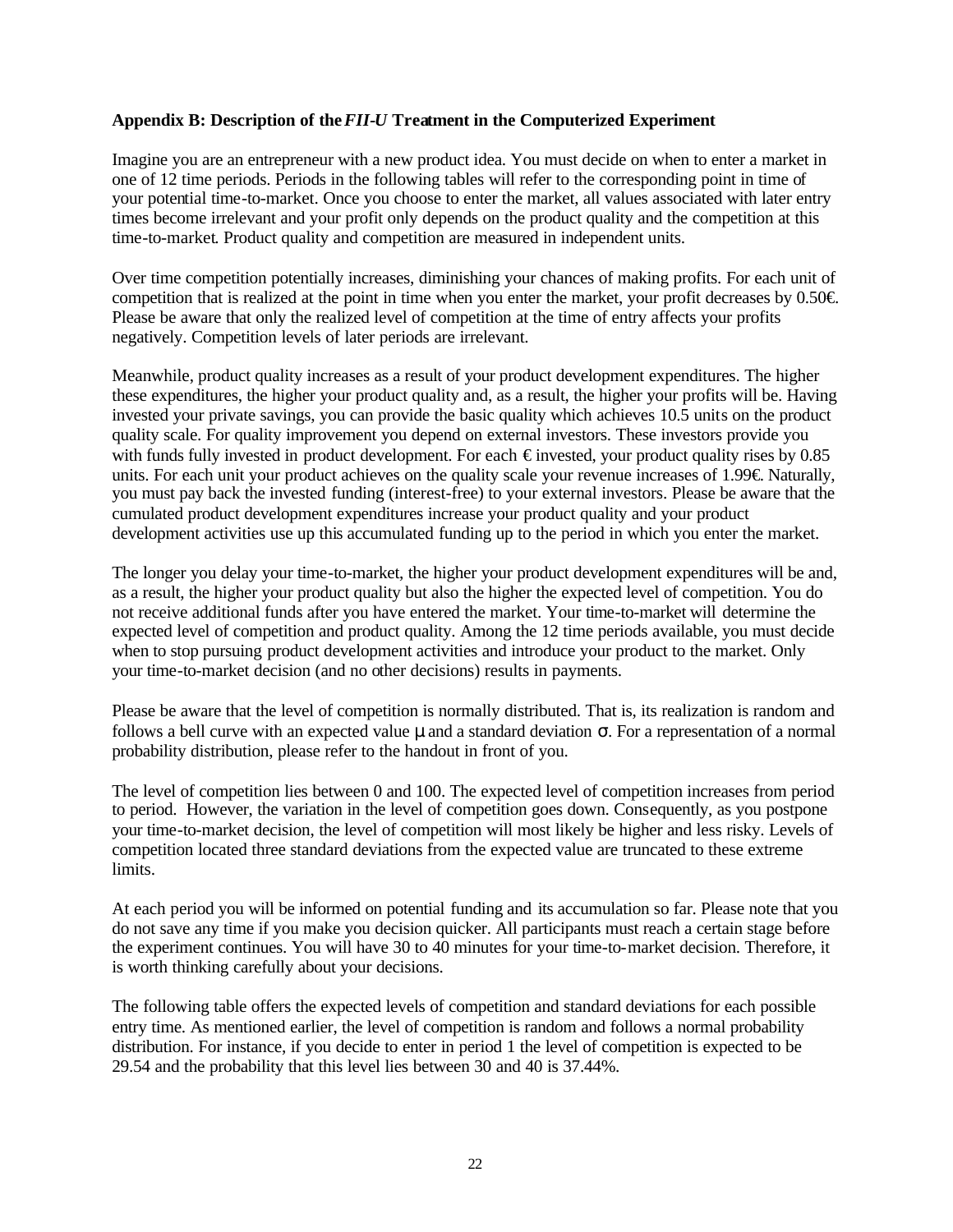| Period | Mean  | Standard  | $0-10$   | $10-$    | $20 -$   | $30-$    | $40-$    | $50-$ | $60 -$   | $70-$    | $80-$    | $90-$          |
|--------|-------|-----------|----------|----------|----------|----------|----------|-------|----------|----------|----------|----------------|
|        |       | deviation |          | 20       | 30       | 40       | 50       | 60    | 70       | 80       | 90       | 100            |
|        | 29.54 | 8.29      | 0.92     | 11.57    | 39.72    | 37.44    | 9.67     | 0.68  | $\Omega$ | $\Omega$ | $\Omega$ | $\Omega$       |
| 2      | 33.66 | 8.09      | 0.17     | 4.39     | 27.98    | 45.81    | 19.48    | 2.16  | $\Omega$ | $\Omega$ | $\theta$ | $\Omega$       |
| 3      | 37.86 | 7.89      | $\Omega$ | 1.18     | 14.77    | 44.75    | 33.12    | 5.93  | 0.25     | $\Omega$ | $\theta$ | $\Omega$       |
| 4      | 42.14 | 7.69      | $\Omega$ | 0.20     | 5.52     | 33.32    | 45.62    | 14.33 | 1.01     | $\theta$ | $\theta$ | $\overline{0}$ |
| 5      | 46.50 | 7.50      | $\theta$ | $\Omega$ | 1.39     | 17.92    | 48.65    | 28.44 | 3.60     | $\theta$ | 0        | $\theta$       |
| 6      | 50.94 | 7.32      | $\Omega$ | $\Omega$ | 0.20     | 6.53     | 38.15    | 44.33 | 10.32    | 0.46     | $\Omega$ | $\Omega$       |
| 7      | 55.46 | 7.14      | $\Omega$ | $\Omega$ | $\Omega$ | 1.51     | 20.69    | 51.56 | 24.15    | 2.08     | $\theta$ | $\theta$       |
| 8      | 60.06 | 6.96      | $\Omega$ | $\Omega$ | $\Omega$ | 0.20     | 7.22     | 42.24 | 42.68    | 7.45     | 0.21     | $\Omega$       |
| 9      | 64.74 | 6.79      | $\Omega$ | $\Omega$ | $\Omega$ | $\Omega$ | 1.49     | 22.75 | 53.83    | 20.69    | 1.23     | $\Omega$       |
| 10     | 69.50 | 6.62      | $\Omega$ | $\Omega$ | $\Omega$ | $\theta$ | 0.16     | 7.40  | 45.45    | 41.35    | 5.55     | $\Omega$       |
| 11     | 74.34 | 6.46      | $\Omega$ | $\Omega$ | $\theta$ | $\Omega$ | $\Omega$ | 1.32  | 23.76    | 55.89    | 18.27    | 0.76           |
| 12     | 79.26 | 6.30      | $\Omega$ | $\Omega$ | $\Omega$ | $\Omega$ | $\theta$ | 0     | 7.07     | 47.61    | 40.92    | 4.40           |

This table shows potential funding per period if you delay your market entry from the previous to the stated period. [*values are examples from session* 16]

| Period                      | Investment | Period         | Sum of Investi |
|-----------------------------|------------|----------------|----------------|
|                             | 3,02       |                | 3,02           |
| $\mathcal{D}_{\mathcal{L}}$ | 1,15       | $\mathfrak{D}$ | 4,17           |
| 3                           | 6,60       | 3              | 10,77          |
| 4                           | 3,58       |                | 14,34          |
| 5                           | 0,00       | 5              | 14,34          |
| 6                           | 2,63       | 6              | 16,97          |
| ⇁                           | 5,41       | ⇁              | 22,38          |
| 8                           | 2,36       | 8              | 24,74          |
| q                           | 4,59       | 9              | 29,33          |
| 10                          | 4,60       | 10             | 33,94          |
| 11                          | 4,18       | 11             | 38,12          |
| 12                          | 1,55       | 12             | 39,67          |

This table shows, for each possible entry time, the accumulated funding you can spend on product development so as to enhance your product quality. [*values are examples from session* 16]

| Period | Investment | Period | Sum of Investments |
|--------|------------|--------|--------------------|
|        | 3,02       |        | 3,02               |
| 2      | 1,15       | ◠      | 4,17               |
| 3      | 6,60       | 3      | 10,77              |
| 4      | 3,58       | 4      | 14,34              |
|        | 0,00       |        | 14,34              |
| 6      | 2,63       | 6      | 16,97              |
| ⇁      | 5,41       |        | 22,38              |
| 8      | 2,36       | 8      | 24,74              |
| 9      | 4,59       | 9      | 29,33              |
| 10     | 4,60       | 10     | 33,94              |
| 11     | 4,18       | 11     | 38,12              |
| 12.    | 1.55       | 12     | 39.67              |

Please decide now in which period you wish to enter the market.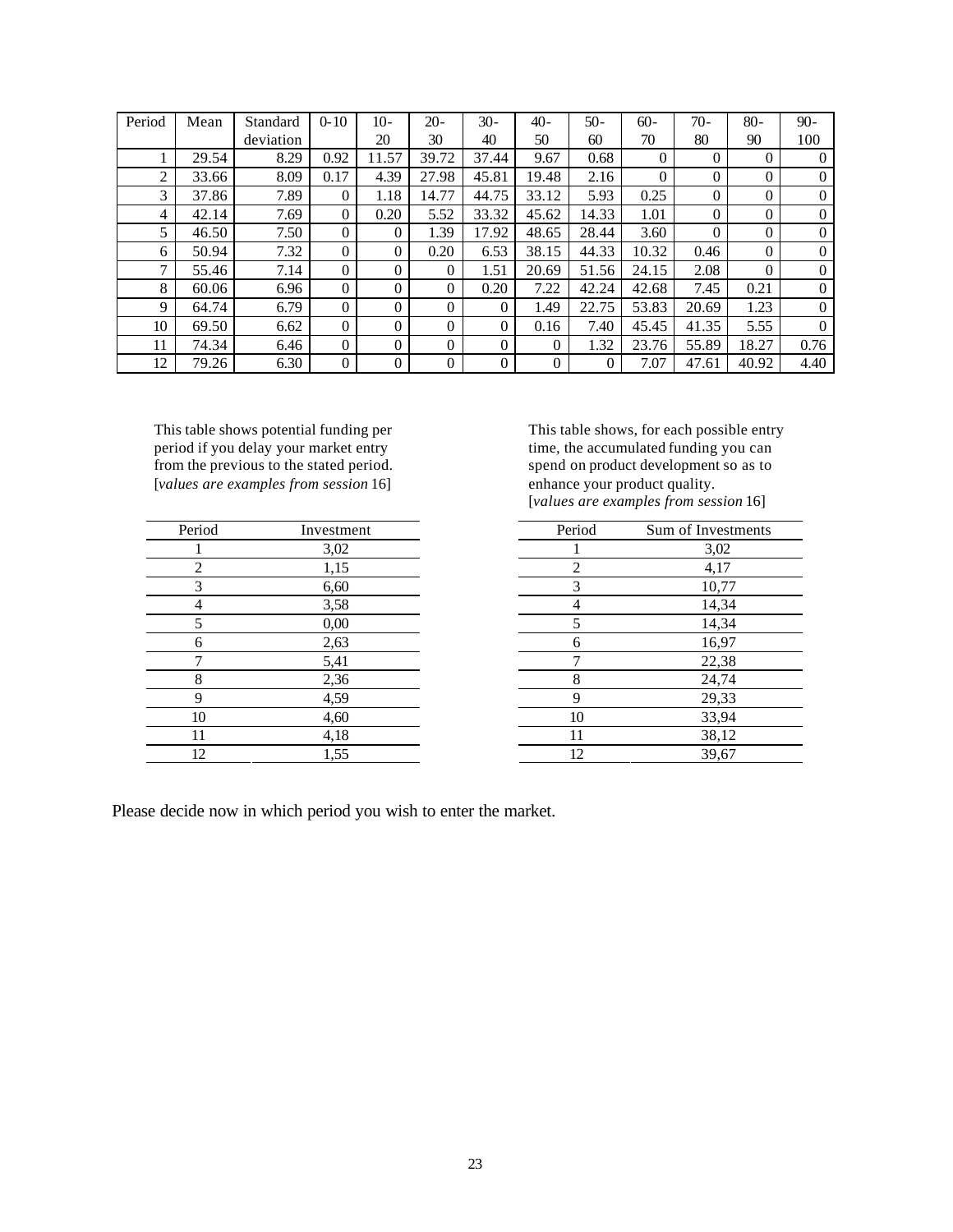### **References**

- Allais, M. 1953. Le comportement de l'homme rationnel devant le risque: Critique des postulats et axiome de l'ecole Americaine. *Econometrica* **21** 503-546.
- Barnett, S.M., B. Koslowski. 2002. Adaptive expertise: Effects of type of experience and the level of theoretical understanding it generates. *Thinking & Reasoning* **8**(4) 237-267.
- Biemiller, A., D. Meichenbaum. 1992. The nature and nurture of the self-directed learner. *Educational Leadership* 50(2) 75-80.
- Burns, P. 1985. Experience and decision making: A comparison of students and businessman in a simulated progressive auction. In V.L. Smith (Ed.), *Research in Experimental Economics*, Vol. 3 (pp. 139-157). JAI Press, Greenwich, CT.
- Corbin, R.M., C.L. Olson, M. Abbondanza. 1975. Contexts effects in optional stopping decisions. *Organization Behavior and Human Performance* **14** 207-216.
- Dudey, T., P.M. Todd. 2001. Making good decisions with minimal information: Simultaneous and sequential choice. *Journal of Bioeconomics* **3**(2-3) 195-215.
- Fischbacher, U. 1999. z-Tree Zurich toolbox for readymade economic experiments experimenter's manual. Working Paper #21, Institute for Empirical Research in Economics, University of Zurich.
- Freund, R. 1956. The introduction of risk into a programming model. *Econometrica* **24** 253-263.
- Friedman, D., S. Sunder. 1994. *Experimental Methods: A Primer for Economists*. Cambridge University Press, Cambridge, UK.
- Gigerenzer, G., D.G. Goldstein. 1996. Reasoning the fast and frugal way: Models of bounded rationality. *Psychological Review* **103**(4) 650-669.
- \_\_\_\_, P.M. Todd, ABC Research Group. 1999. *Simple Heuristics that Make Us Smart*. Oxford University Press, New York, NY.
- Goldstein, D. G., G. Gigerenzer. (1999). The recognition heuristic: How ignorance makes us smart. In G. Gigerenzer, P.M. Todd, (Eds.), *Simple Heuristics that Make Us Smart*, pp. 37-58. Oxford University Press, New York, NY.
- Greiner, B. 2003. The Online recruitment system  $ORSEE A$  guide for the organization of experiments in economics. Working Paper. Max Planck Institute for Research into Economic Systems, strategic Interaction Group. Kahlaische Strasse 10, D-07745 Jena, Germany.
- Hammond, P.J. 1998. Objective expected utility. In S. Barberá, P.J. Hammond, C. Seidl (Eds.), *Handbook of Utility Theory*, Vol. 1 (pp. 143-212). Kluwer, Boston, MA.
- Jacoby, J., D.E. Speller, C.A. Kohn. 1974a. Brand choice behavior as a function of information load. *Journal of Marketing Research* **11** 63-69.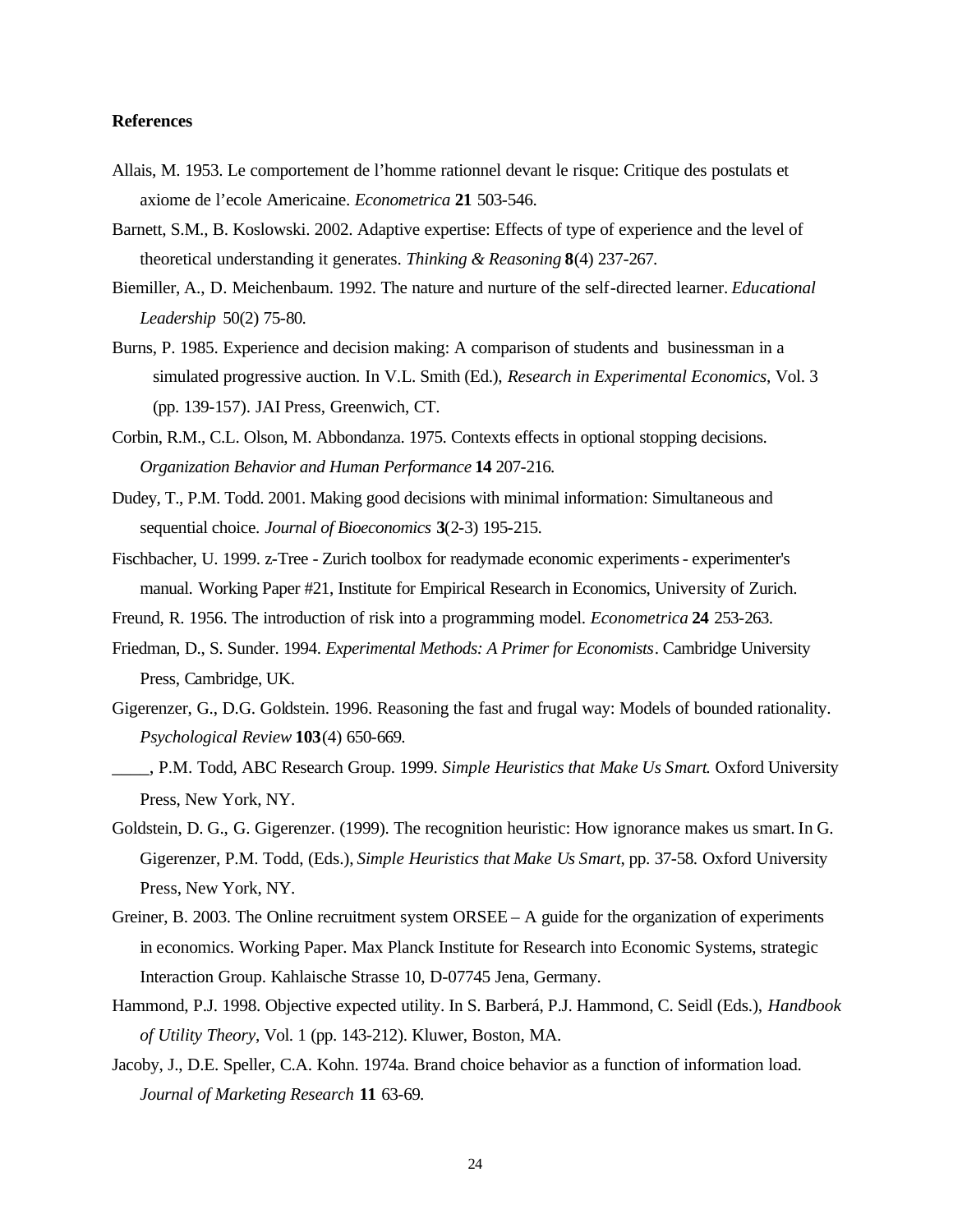- \_\_\_\_, \_\_\_\_, C.A. Kohn-Berning. 1974b. Brand choice behavior as a function of information load: Replication and extension. *Journal of Consumer Research* **1** 33-42.
- Jamal, K., S. Sunder. 1991. Money vs gaming: Effects of salient monetary payments in double oral auctions. *Organizational Behavior and Human Decision Processes* **49** 151-166.
- Kahneman, D., A. Tversky. 1979. Prospect theory: An analysis of decision under risk. *Econometrica* **47**(2) 263-291.
- Kleinmuntz, D.N. 1985. Cognitive heuristics and feedback in a dynamic decision environment. *Management Science* **31**(6) 680-702.
- \_\_\_\_, D.A. Schkade. 2003. Information displays and decision processes. *Psychological Science* **4**(4) 221- 227.
- McCord, M., R. de Neufville. 1986. "Lottery equivalents": Reduction of the certainty effect problem in utility assessment. *Management Science* **32**(1) 56-60.
- Meichenbaum, D., A. Biemiller. 1998. *Nurturing Independent Learners: Helping Students Take Charge of their Learning*. Brookline Books, Cambridge, MA.
- Rapoport, A., A. Tversky. 1970. Choice behavior in an optional stopping task. *Organizational Behavior and Human Performance* **5** 105-120.
- Seale, D.A., A. Rapoport. 1997. Sequential decision making with relative ranks: An experimental investigation of the "secretary problem". *Organization Behavior and Human Decision Processes* **69**(3) 221-236.
- Simon, H. A. 1990. Invariants of human behavior. *Annual Review of Psychology* **41** 1-19.
- Smith, V.L. 2003. Constructivist and ecological rationality in economics. *The American Economic Review* **93**(3) 465-508.
- \_\_\_\_, J.M. Walker. 1993. Monetary rewards and decision cost in experimental economics. *Economic Inquiry* **31** 245-261.
- Todd, P.M. 1999. Simple inference heuristics versus complex decision machines. *Minds and Machines* **9** 461-477.
- Tversky, A., D. Kahneman. 1974. Judgment under uncertainty: Heuristics and biases. *Science* **185** 1124- 1131.
- van Bruggen, G.H., A. Smidts, B. Wierenga. 1998. Improving decision making by means of a marketing decision support system. *Management Science* **44**(5) 645-658.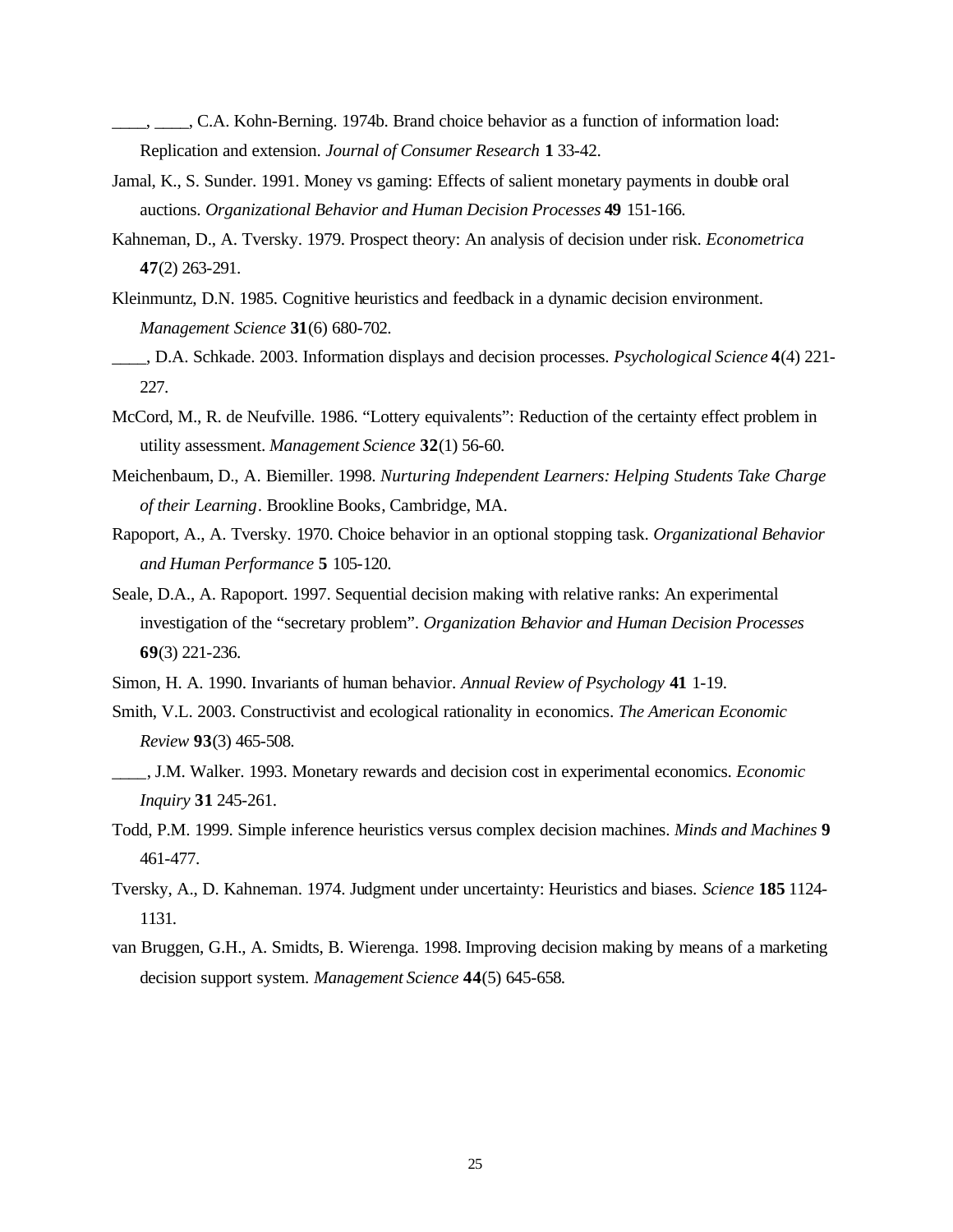# Figure 1 Means of Predicted Expected Utilities, Observed Expected Utilities, and their Differences



Table 1 Information Treatments for Theory Development and Experiments (bolded cells are experimentally analyzed)

|                         |                                             | Precision of information on funding                                                                                                                                              |                                                                                                                                                                               |  |  |  |  |
|-------------------------|---------------------------------------------|----------------------------------------------------------------------------------------------------------------------------------------------------------------------------------|-------------------------------------------------------------------------------------------------------------------------------------------------------------------------------|--|--|--|--|
|                         |                                             | Partial (probability distribution)                                                                                                                                               | Full (realization)                                                                                                                                                            |  |  |  |  |
|                         | Information<br>administered<br>upfront      | · give probability distribution for<br>$C_t, t = 1, 2, , t$<br>· give probability distribution for<br>$Z_t$ , $t = 1,2,,t$ (they are identical)                                  | · give probability distribution for<br>$C_t, t = 1, 2, , t$<br>- give numerical value for $Z_t$ , $t =$<br>1, 2, , t                                                          |  |  |  |  |
| Final<br>time<br>period |                                             | partial-initial information: PII-U                                                                                                                                               | full-initial information: FII-U                                                                                                                                               |  |  |  |  |
|                         | Information<br>administered<br>sequentially | • give probability distribution for $C_i$ ,<br>$i = 1, 2, , t$                                                                                                                   | · give probability distribution for<br>$C_i, i = 1, 2, \ldots, t$                                                                                                             |  |  |  |  |
|                         |                                             | • give probability distribution for $Z_i$ , i<br>$= 1.2t$                                                                                                                        | - give numerical value for $Z_i$ , $i =$<br>$1, 2, \ldots, t$                                                                                                                 |  |  |  |  |
|                         |                                             | partial-initial information: PII-S                                                                                                                                               | full-initial information: FII-S                                                                                                                                               |  |  |  |  |
|                         |                                             | • give probability distribution for<br>$C_i, i = 1, 2, \ldots, t+1$<br>- give numerical value for $Z_i$ , $i =$<br>1, 2, , t<br>· give probability distribution for<br>$Z_{t+1}$ | • give probability distribution for $C_i$ ,<br>$i = 1, 2, \ldots, t+1$<br>• give numerical value for $Z_i$ , $i =$<br>$1, 2, \ldots, t+1$<br>full-sequential information: FSI |  |  |  |  |
|                         |                                             | Sequential                                                                                                                                                                       | partial-sequential information: PSI                                                                                                                                           |  |  |  |  |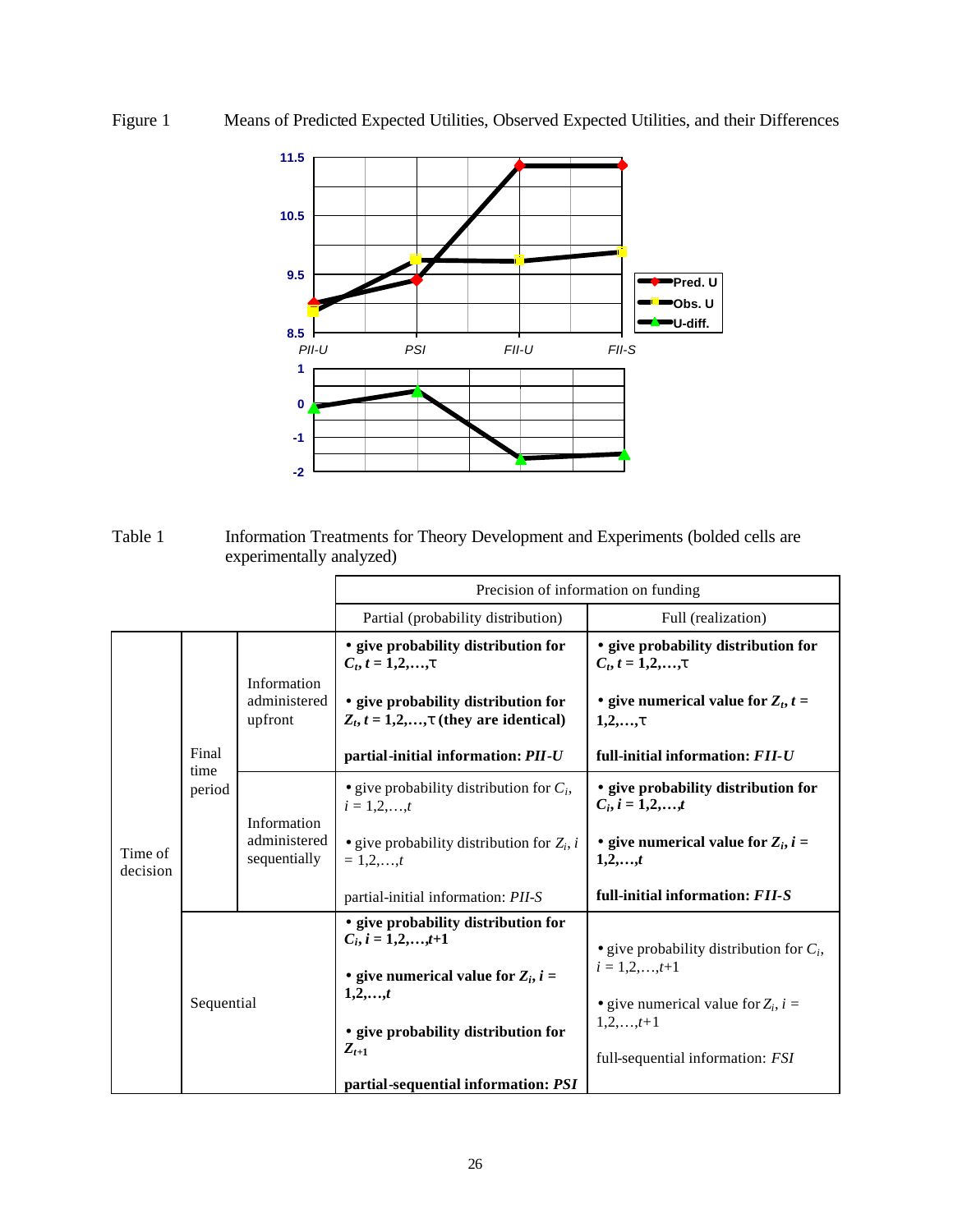# Table 2 Numerical Values Used in the Experiment

| <b>Parameter description</b>              | <b>Symbol</b> | Value                         | Units                         |
|-------------------------------------------|---------------|-------------------------------|-------------------------------|
| planning horizon                          | t             | 12                            | week/month/quarter/year       |
| initial quality                           | $q_0$         | 10.50                         | quality units (dimensionless) |
| incremental quality per \$ of funding     | b             | 0.85                          | quality units (dimensionless) |
| funding mean                              | ${\bf m}$     | 3.30                          | €                             |
| funding variance                          | $s^2$         | 2.7225 <del>€</del>           |                               |
| marginal revenue from quality             | Α             | 1.99                          | €                             |
| marginal loss in revenue from competition | В             | 0.50                          | €                             |
| risk propensity                           | a             | $-0.35$ to 0.40 in $-e^{-ax}$ |                               |
| initial competition mean                  | m             |                               | 25.5 % in $t=0$               |
| initial competition variance              | ${S_0}^2$     |                               | 72.25 % <sup>2</sup> in $t=0$ |

# (a) time-independent parameters

| <b>Parameter description</b><br>competition mean:                                                    | <b>Symbol</b>      |         | 2       | 3       | $\overline{\mathbf{4}}$ | 5       | 6       | 7       | 8       | 9       | 10      | 11      | 12      |
|------------------------------------------------------------------------------------------------------|--------------------|---------|---------|---------|-------------------------|---------|---------|---------|---------|---------|---------|---------|---------|
| (increasing convex)                                                                                  | $\mathbf{m}$       | 29.54   | 33.66   | 37.86   | 42.14                   | 46.50   | 50.94   | 55.46   | 60.06   | 64.74   | 69.50   | 74.34   | 79.26   |
| $\mathbf{m} = 0.04t^2 + 4t + \mathbf{m}$                                                             |                    |         |         |         |                         |         |         |         |         |         |         |         |         |
| change in competition<br>mean: $\Delta m = m - m_{-1}$                                               | $\Delta$ m         | 4.04    | 4.12    | 4.20    | 4.28                    | 4.36    | 4.44    | 4.52    | 4.60    | 4.68    | 4.76    | 4.84    | 4.92    |
| competition variance:<br>(decreasing convex)<br>$\mathbf{S}_{1}^{2} = \mathbf{S}_{0}^{2}e^{-0.05 t}$ | $\boldsymbol{s}^2$ | 68.72   | 65.37   | 62.19   | 59.15                   | 56.27   | 53.52   | 50.91   | 48.43   | 46.07   | 43.82   | 41.68   | 39.65   |
| change in competition<br>variance: $\Delta s_i^{\dagger} = s_i^{\dagger}$<br>$-\mathbf{s}_{t-1}$     | $\Delta s^2$       | $-3.52$ | $-3.35$ | $-3.19$ | $-3.03$                 | $-2.88$ | $-2.74$ | $-2.61$ | $-2.48$ | $-2.36$ | $-2.25$ | $-2.14$ | $-2.03$ |

## (b) time-dependent parameters

| <b>Expected values for</b> |          |       |      |                                              |      | 6    | 7                                                                                                | 8    | 9    | 10   | 11          | 12          |
|----------------------------|----------|-------|------|----------------------------------------------|------|------|--------------------------------------------------------------------------------------------------|------|------|------|-------------|-------------|
| total expected funding     | 3.30     | 6.60  | 9.90 | 13.20                                        |      |      | 16.50 19.80 23.10 26.40 29.70 33.00 36.30 39.60                                                  |      |      |      |             |             |
| incremental quality        | 2.81     | 5.61  | 8.42 |                                              |      |      | 11,22 14,03 16,83 19,64 22,44 25,25 28,05                                                        |      |      |      | 30,86 33,66 |             |
| total quality              | 13.31    | 16.11 |      |                                              |      |      | 18,92 21,72 24,53 27,33 30,14 32,94 35,75 38,55 41,36 44,16                                      |      |      |      |             |             |
| expected competition       |          |       |      |                                              |      |      | 29,54 33,66 37,86 42,14 46,50 50,94 55,46 60,06 64,74 69,50 74,34 79,26                          |      |      |      |             |             |
| revenues from quality      | 26.48    |       |      |                                              |      |      | 32,06 37,64 43,22 48,80 54,39 59,97 65,55 71,13 76,71                                            |      |      |      |             | 82.30 87.88 |
| funding reimbursed         | $-3.30$  |       |      |                                              |      |      | $-6,60$ $-9,90$ $-13,20$ $-16,50$ $-19,80$ $-23,10$ $-26,40$ $-29,70$ $-33,00$ $-36,30$ $-39,60$ |      |      |      |             |             |
| loss from competition      | $-14.77$ |       |      | $-16,83$ $-18,93$ $-21,07$ $-23,25$ $-25,47$ |      |      | $-27.73$ $-30.03$ $-32.37$ $-34.75$ $-37.17$ $-39.63$                                            |      |      |      |             |             |
| total expected profit      | 8.41     | 8.63  | 8.81 | 8.95                                         | 9.05 | 9.12 | 9.14                                                                                             | 9.12 | 9.06 | 8.96 | 8.83        | 8.65        |

(c) random variables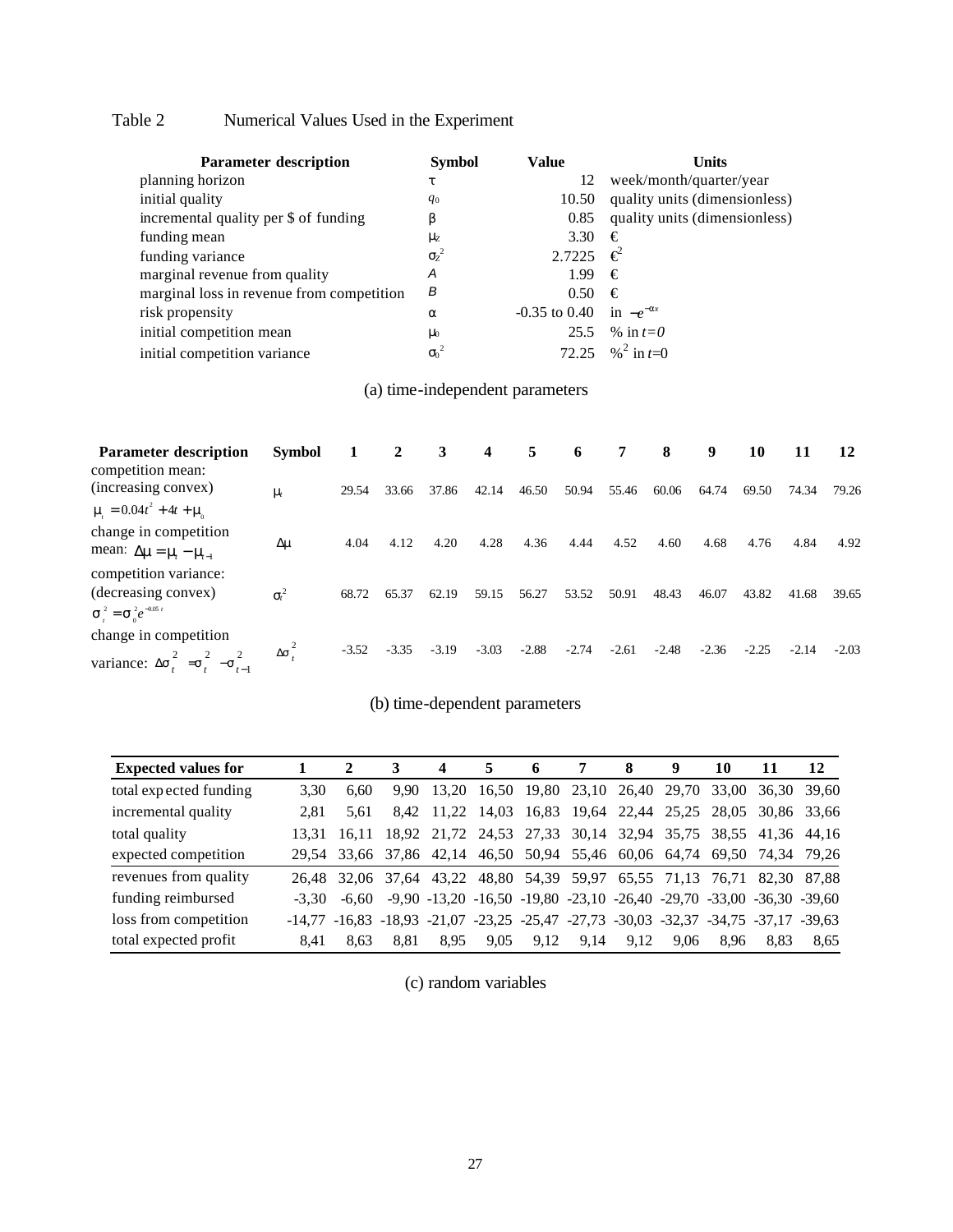|                          | Partial-initial                                  | Partial-sequential<br>information | Full-initial<br>information | Full-initial<br>information  |  |
|--------------------------|--------------------------------------------------|-----------------------------------|-----------------------------|------------------------------|--|
|                          | information<br>administered upfront<br>$(PII-U)$ | administered<br>sequentially      | administered<br>upfront     | administered<br>sequentially |  |
|                          |                                                  | (PSI)                             | $(FII-U)$                   | $(FII-S)$                    |  |
| Observed time-to-market  | Mean $5.22$                                      | Mean $5.19$                       | <b>Mean</b> 7.09            | Mean 5.56                    |  |
|                          | Median 5                                         | Median 4.5                        | Median 7                    | Median 6                     |  |
| Predicted time-to-market | Mean 6.9                                         | Mean 6.97                         | <b>Mean 7.97</b>            | Mean 7.84                    |  |
|                          | Median 7                                         | Median 7                          | Median 9                    | Median 8                     |  |
| Market entry rank        | Mean $3.94$                                      | Mean $5.48$                       | Mean $4.06$                 | Mean 4                       |  |
|                          | Median 4                                         | Median 6                          | Median 4                    | Median 4                     |  |

## Table 3 Mean and Median of Observed and Predic ted Market Entry Times and their Rank Differentials<sup>\*</sup>

\* In each decision scenario 1 respondent out of 32 reported an erroneous value in the lottery comparison and was discarded.

## Table 4 Mean Funding in Periods near the Time-to-Market and Significance Level of Deviation from an Expected Value of 3.30€

|         | Mean funding at      | Funding at $t_{\bullet}$ < 3.30 $\in$ | Funding at $t_{\bullet}$ > 3.30 € |  |  |
|---------|----------------------|---------------------------------------|-----------------------------------|--|--|
|         | $t_{\rm entry-2}$    | $3.02 \in$<br>0.423                   |                                   |  |  |
| PSI     | $t_{\text{entry}-1}$ |                                       | $4.04 \in$<br>0.022               |  |  |
|         | $t_{\text{entry}}$   |                                       | 3.81€<br>0.029                    |  |  |
|         | $t_{\text{entry}+1}$ | not applicable                        | not applicable                    |  |  |
|         | $t_{\rm entry+2}$    | not applicable                        | not applicable                    |  |  |
|         | $t_{\text{entry}-2}$ | 2.96€<br>0.245                        |                                   |  |  |
|         | $t_{\text{entry}-1}$ |                                       | 3.55€<br>0.276                    |  |  |
| $FII-U$ | $t_{\rm entry}$      |                                       | $4.43 \in$<br>0.000               |  |  |
|         | $t_{\rm entry+1}$    | 2.86€<br>0.054                        |                                   |  |  |
|         | $t_{\text{entry}+2}$ | $2.84 \in$<br>0.106                   |                                   |  |  |
|         | $t_{\text{entry}-2}$ |                                       | 3.36€<br>0.832                    |  |  |
|         | $t_{\text{entry}-1}$ |                                       | 3.86€<br>0.085                    |  |  |
| $FII-S$ | $t_{\rm entry}$      |                                       | 4.23€<br>0.000                    |  |  |
|         | $t_{\text{entry}+1}$ | 2.56€<br>0.002                        |                                   |  |  |
|         | $t_{\text{entry}+2}$ | 3.06€<br>0.422                        |                                   |  |  |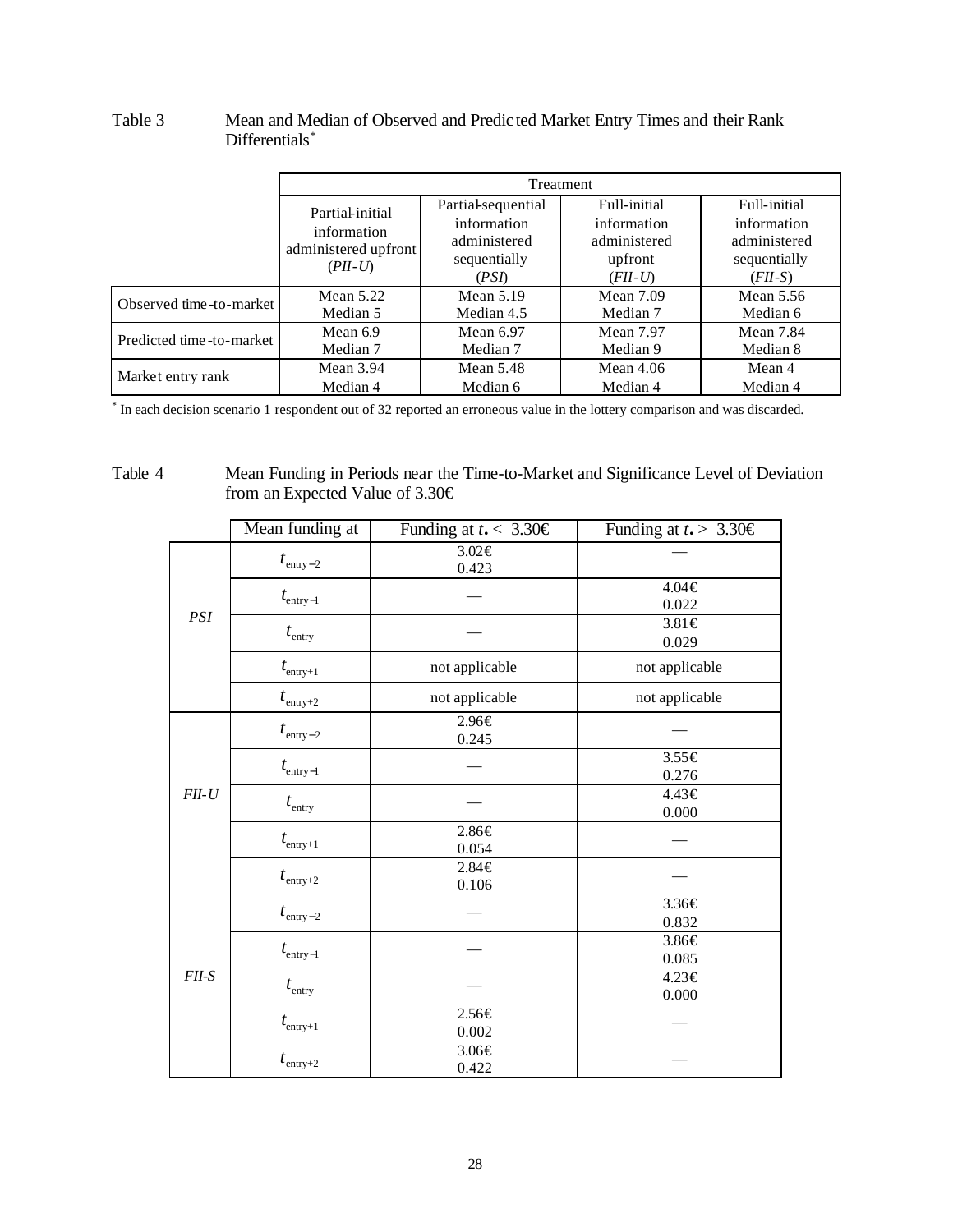#### **Endnotes**

 $\overline{a}$ 

 $1$  Consumer researchers would look at this phenomenon from a different perspective. According to the consumer behavior literature, individuals are only able to process up to a certain amount of information. This information overload phenomenon was first demonstrated in Jacoby et al. (1974a, b). Information overload is less relevant for our study because we show that the similarity in performance under the different information treatments stems from the simila rity in the heuristics used.

<sup>2</sup> Extending Freund's (1956) approach, we assume that individuals exhibit constant absolute risk aversion and obey the utility function  $u(x) = -sign(a) \cdot e^{-ax}$ , where  $sign(a)$  equals 1 if *a* is positive, -1 if *a* is negative, and 0 if  $\bf{a}$  is 0. For risk-averse decision makers  $(\bf{a} > 0)$ , it can be shown that expected utility for normally distributed risks is

$$
E(u, N_{\mathbf{m},\mathbf{s}}) = \int_{-\infty}^{\infty} -e^{-ax} \cdot \frac{1}{\sqrt{2\mathbf{p}}\mathbf{s}} e^{-\frac{\left[x-\mathbf{m}\right]^2}{2\mathbf{s}^2}} dx = -e^{-a\left[\mathbf{m} - \frac{\mathbf{a}}{2}\mathbf{s}^2\right]}.
$$

For risk-lovers  $(a < 0)$ ,

$$
E(\mathbf{m}, N_{\mathbf{m},s}) = \int_{-\infty}^{\infty} e^{ax} \cdot \frac{1}{\sqrt{2\mathbf{p}}\mathbf{s}} e^{-\frac{\left[x-\mathbf{m}\right]^2}{2s^2}} dx = \frac{1}{\sqrt{2\mathbf{p}}\mathbf{s}} \int_{-\infty}^{\infty} e^{\frac{2\mathbf{a}\mathbf{x}\mathbf{s}^2 - \left[x-\mathbf{m}\right]^2}{2s^2}} dx.
$$

Since  $2ax^2 - x^2 + 2xm - m^2 = -[(x - (m + as^2)]^2 - 2m^2 - a^2s^4]$ , we obtain

$$
E(u, N_{\mathbf{m}s}) = \frac{1}{\sqrt{2\mathbf{p}}\,\mathbf{S}}\int_{-\infty}^{\infty} e^{\frac{-\left(x - (\mathbf{m} + 2s^2)\right)^2}{2s^2} + a\left[\mathbf{m} + \frac{\mathbf{a}}{2}s^2\right]}} dx = e^{a\left[\mathbf{m} + \frac{\mathbf{a}}{2}s^2\right]}.
$$

Therefore, when  $a < 0$ , expected utility is maximized if and only if  $m + (a/2)s^2$  is maximized.

 $3$  The decision situation used for our lottery comparison is available upon request to the first author. We extract *a* by assuming rational individuals in the sense of Hammond (1998), whose system of axioms contains conditions of ordering, independence, and continuity and represents the weakest requirements on rationality as compared to other methods. From his findings (Lemma 4.3), it is possible to derive a lottery comparison method for 2 lotteries

$$
L_{A} = [\tilde{p}, X_{\min} + a(X_{\max} - X_{\min}); 1 - \tilde{p}, X_{\min}] \text{ and } L_{B} = [p_{a}, X_{\max}; 1 - p_{a}, X_{\min}],
$$

where individuals must report a probability  $p_a$  for two given risky outcomes  $X_{\text{min}} < X_{\text{max}}$ , a given parameter  $a \in (0,1)$  and a probability  $\tilde{p}$  so that they are indifferent between lottery  $L_A$  and  $L_B$ . This indifference condition leads to

$$
\tilde{p} \cdot u(X_{\min} + a(X_{\max} - X_{\min})) + (1 - \tilde{p}) \cdot u(X_{\min}) = p_a \cdot u(X_{\max}) + (1 - p_a) \cdot u(X_{\min}),
$$